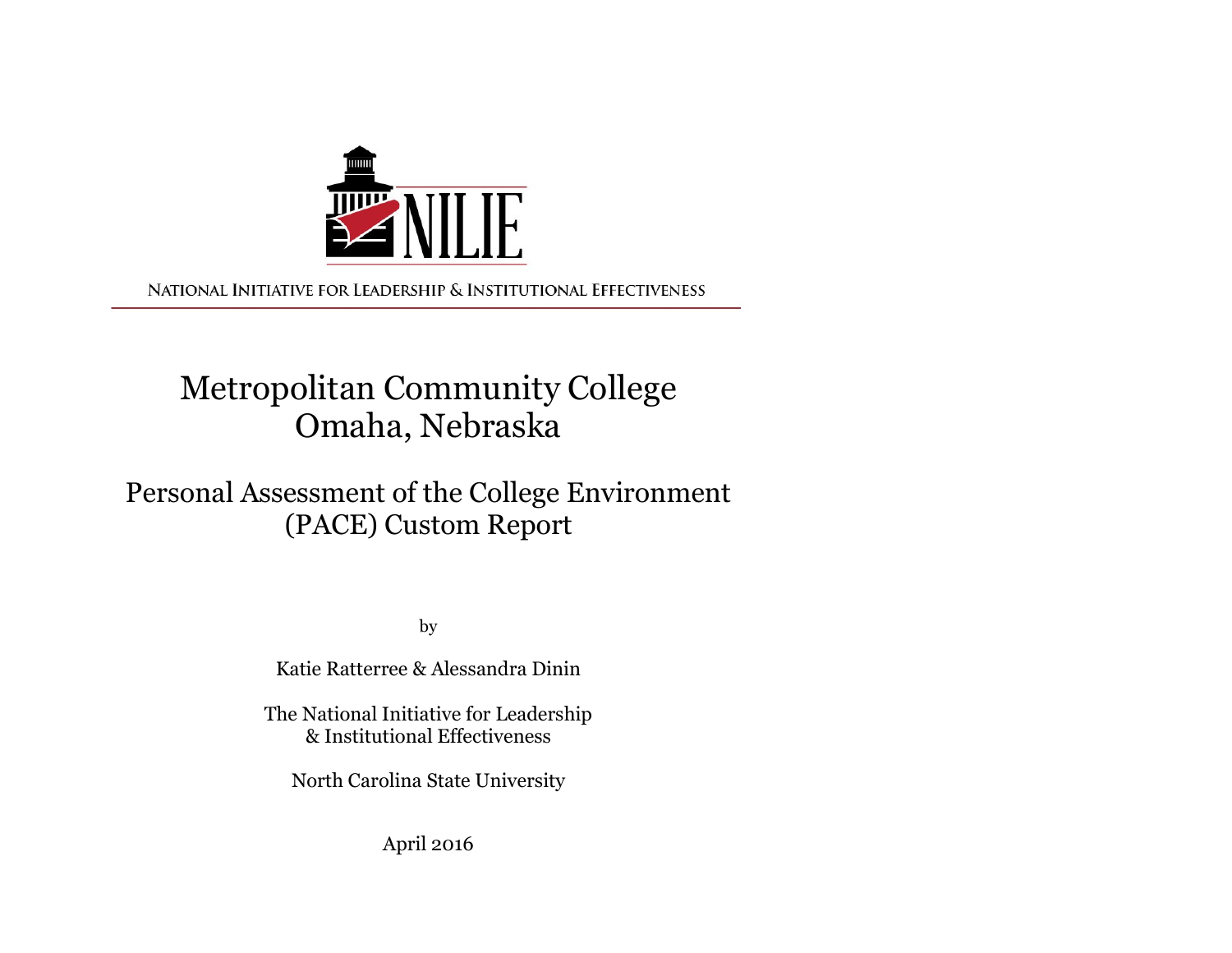National Initiative for Leadership and Institutional Effectiveness

Audrey Jaeger, PhD, Executive Director Dawn Crotty, Executive Assistant Alessandra Dinin, Director of Research Katie Ratterree, Assistant Director of Research Greg King, Researcher Laura Garland, Researcher

Phone: 919-515-8567 919-515-6289 Fax: 919-515-6305 Web: http://ced.ncsu.edu/ahe/nilie

College of Education North Carolina State University 300 Poe Hall, Box 7801 Raleigh, NC 27695-7801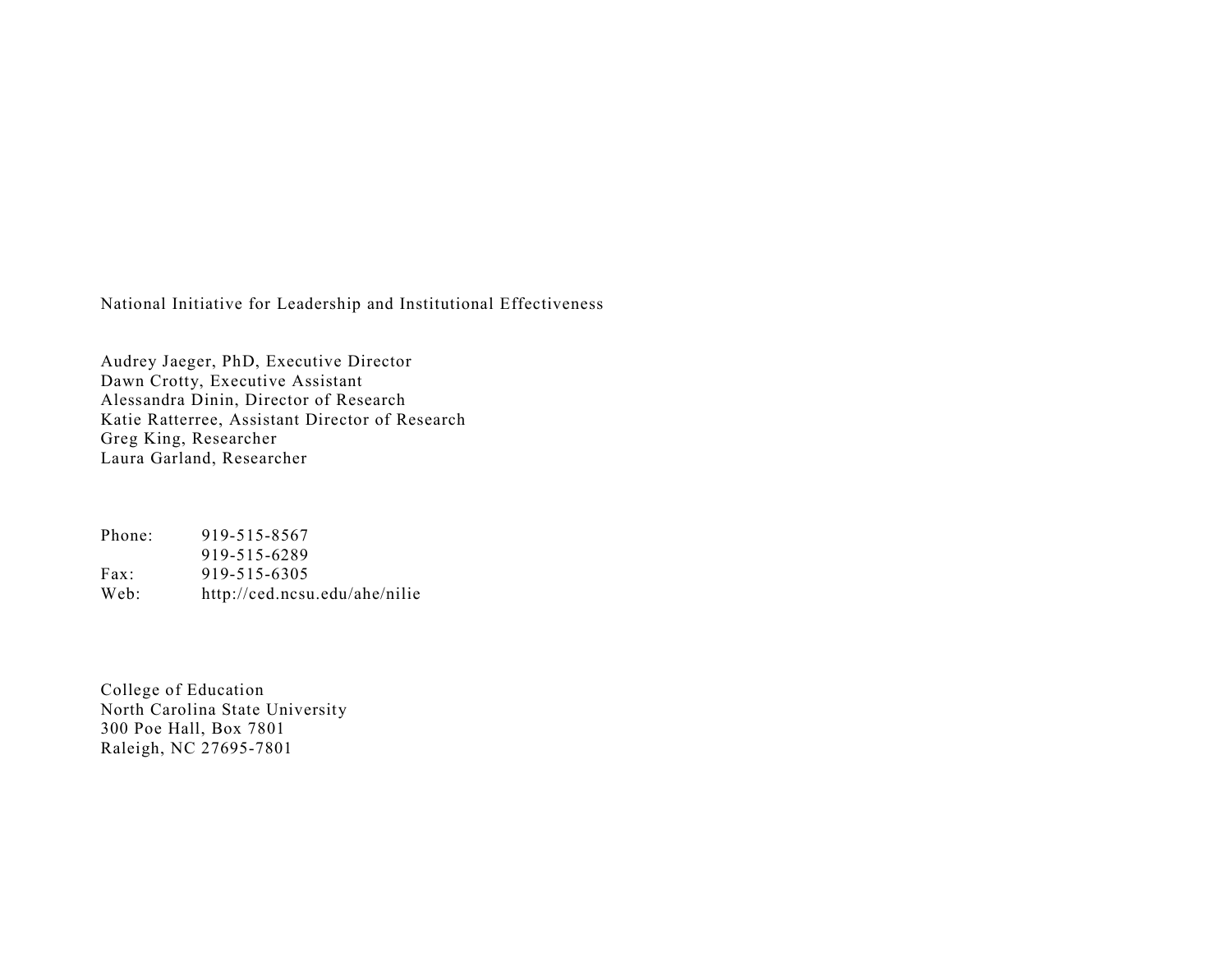#### Table of Contents

#### Page

| Table 1.  | <b>Custom Items Frequency Distributions</b>                          |    |
|-----------|----------------------------------------------------------------------|----|
| Table 2.  | <b>Custom Item Mean Comparisons</b>                                  | 6  |
| Table 3.  | <b>Custom Demographic Frequency Distributions</b>                    | 8  |
| Table 4.  | Institutional Structure Mean Comparisons by Personnel Classification | 9  |
| Table 5.  | Student Focus Item Mean Comparisons by Personnel Classification      | 10 |
| Table 6.  | Supervisory Relationships Item Mean Comparisons by Personnel         | 11 |
| Table 7.  | Teamwork Item Mean Comparisons by Personnel Classification           | 12 |
| Table 8.  | Overall Item Mean Comparisons by Personnel Classification            | 13 |
| Table 9.  | Institutional Structure Mean Comparisons by Advancement Definition   | 14 |
| Table 10. | Student Focus Item Mean Comparisons by Advancement Definition        | 15 |
| Table 11. | Supervisory Relationships Item Mean Comparisons by Advancement       | 16 |
|           | Definition                                                           |    |
| Table 12. | Teamwork Item Mean Comparisons by Advancement Definition             | 17 |
| Table 13. | Overall Item Mean Comparisons by Advancement Definition              | 18 |
| Table 14. | Institutional Structure Mean Comparisons by Recommendation           | 19 |
| Table 15. | Student Focus Item Mean Comparisons by Recommendation                | 20 |
| Table 16. | Supervisory Relationships Item Mean Comparisons by Recommendation    | 21 |
| Table 17. | Teamwork Item Mean Comparisons by Recommendation                     | 22 |
| Table 18. | Overall Item Mean Comparisons by Recommendation                      | 23 |
| Appendix  | Tobacco/Smoke-free Support                                           | 24 |
|           |                                                                      |    |
|           |                                                                      |    |
|           |                                                                      |    |
|           |                                                                      |    |
|           |                                                                      |    |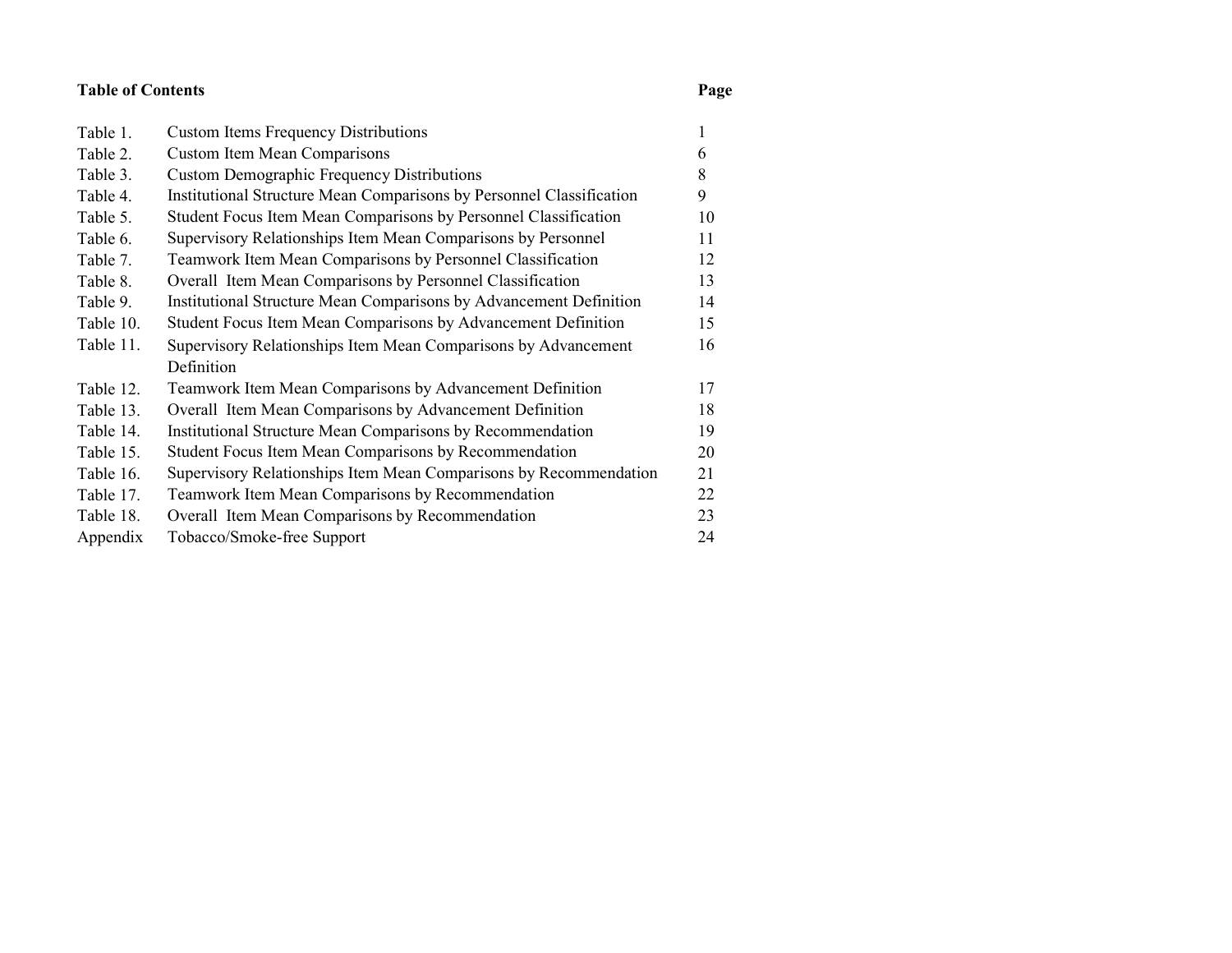### Table 1. Custom Items Frequency Distributions

|                                               |                   |       |            |           | MCC compared with:      |
|-----------------------------------------------|-------------------|-------|------------|-----------|-------------------------|
|                                               |                   |       | <b>MCC</b> |           | 2012                    |
| <b>Custom Items</b>                           | Response Option   | Count | $\%$       | Count     | $\%$                    |
| The extent to which                           |                   |       |            |           |                         |
| 1 I am satisfied with my job overall          | Very dissatisfied | 10    | 2%         | 9         | $2\%$                   |
|                                               | Dissatisfied      | 30    | 6%         | 18        | 3%                      |
|                                               | Neither           | 67    | 14%        | 55        | 11%                     |
|                                               | Satisfied         | 199   | 41%        | 241       | 46%                     |
|                                               | Very satisfied    | 184   | 38%        | 197       | 38%                     |
|                                               | <b>Total</b>      | 490   | 100%       | 520       | 100%                    |
| 2 innovation is encouraged at the institution | Very dissatisfied | 13    | 3%         | N/A       | N/A                     |
|                                               | Dissatisfied      | 50    | 10%        | N/A       | N/A                     |
|                                               | Neither           | 119   | 24%        | N/A       | N/A                     |
|                                               | Satisfied         | 191   | 39%        | N/A       | N/A                     |
|                                               | Very satisfied    | 114   | 23%        | $\rm N/A$ | N/A                     |
|                                               | <b>Total</b>      | 487   | 100%       | N/A       | $\mathbf{N}/\mathbf{A}$ |
| 3 the physical environment supports my work   | Very dissatisfied | 23    | $5\%$      | 9         | $2\%$                   |
| processes                                     | Dissatisfied      | 41    | 8%         | 40        | $8\%$                   |
|                                               | Neither           | 83    | 17%        | 66        | 13%                     |
|                                               | Satisfied         | 230   | 47%        | 248       | 48%                     |
|                                               | Very satisfied    | 110   | 23%        | 154       | 30%                     |
|                                               | <b>Total</b>      | 487   | 100%       | 517       | $100\%$                 |
| 4 the College environment supports personal   | Very dissatisfied | 26    | $5\%$      | $\rm N/A$ | N/A                     |
| accountability                                | Dissatisfied      | 62    | 13%        | N/A       | N/A                     |
|                                               | Neither           | 122   | 25%        | N/A       | N/A                     |
|                                               | Satisfied         | 180   | 37%        | N/A       | N/A                     |
|                                               | Very satisfied    | 96    | 20%        | N/A       | N/A                     |
|                                               | <b>Total</b>      | 486   | 100%       | N/A       | N/A                     |

N/A - Item not included in 2012 administration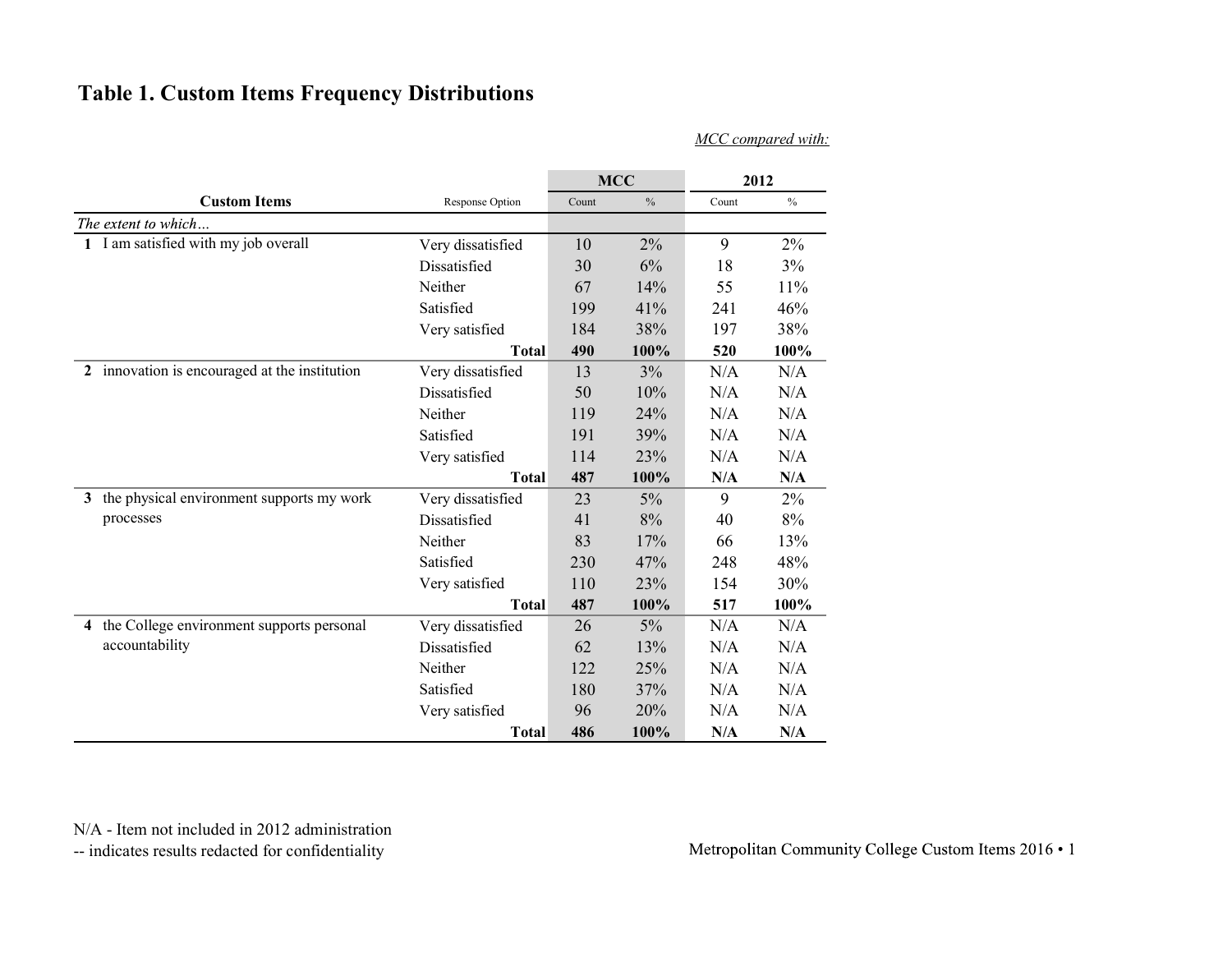| MCC compared with: |  |
|--------------------|--|
|                    |  |

|                                                                                               |                                   |           |              |          | MCC compared with: |
|-----------------------------------------------------------------------------------------------|-----------------------------------|-----------|--------------|----------|--------------------|
|                                                                                               |                                   |           |              |          |                    |
|                                                                                               |                                   |           | <b>MCC</b>   |          | 2012               |
| <b>Custom Items (continued)</b>                                                               | Response Option                   | Count     | $\%$         | Count    | $\%$               |
| The extent to which                                                                           |                                   |           |              |          |                    |
| 5 this institution has a fair employee recognition and Very dissatisfied                      |                                   | 32        | 7%           | 29       | $6\%$              |
| awards program                                                                                | Dissatisfied                      | 68        | 14%          | 55       | 11%                |
|                                                                                               | Neither                           | 127       | 27%          | 139      | 27%                |
|                                                                                               | Satisfied                         | 173       | 36%          | 200      | 39%                |
|                                                                                               | Very satisfied                    | 78        | 16%          | 89       | 17%                |
|                                                                                               | <b>Total</b>                      | 478       | 100%         | 512      | 100%               |
| 6 this institution provides a comprehensive                                                   | Very dissatisfied                 | 6         | $1\%$        | 5        | $1\%$              |
| employee benefits package (e.g., medical, leave,<br>flexible schedule, tuition reimbursement) | Dissatisfied                      | 13        | 3%           | 13       | 3%                 |
|                                                                                               | Neither                           | 20        | 4%           | 28       | $5\%$              |
|                                                                                               | Satisfied                         | 176       | 36%          | 192      | 37%                |
|                                                                                               | Very satisfied                    | 270       | 56%          | 279      | 54%                |
|                                                                                               | <b>Total</b>                      | 485       | 100%         | 517      | $100\%$            |
| 7 I am satisfied with the overall leadership                                                  | Very dissatisfied                 | 32        | 7%           | 16       | $3\%$              |
|                                                                                               | Dissatisfied                      | 75        | 15%          | 40       | $8\%$              |
|                                                                                               | Neither                           | 95        | 19%          | 75       | 14%                |
|                                                                                               | Satisfied                         | 177       | 36%          | 220      | 42%                |
|                                                                                               | Very satisfied                    | 110       | 22%          | 168      | 32%                |
| 8 there is a positive relationship between                                                    | <b>Total</b>                      | 489       | 100%         | 519      | 100%<br>4%         |
| faculty/staff/administration                                                                  | Very dissatisfied<br>Dissatisfied | 26        | $5\%$<br>14% | 18<br>52 | 10%                |
|                                                                                               | Neither                           | 68<br>122 | 25%          | 111      | 22%                |
|                                                                                               | Satisfied                         | 179       | 37%          | 228      | 45%                |
|                                                                                               |                                   |           |              |          |                    |
|                                                                                               | Very satisfied                    | 86        | $18\%$       | 102      | 20%                |
|                                                                                               | <b>Total</b>                      | 481       | 100%         | 511      | $100\%$            |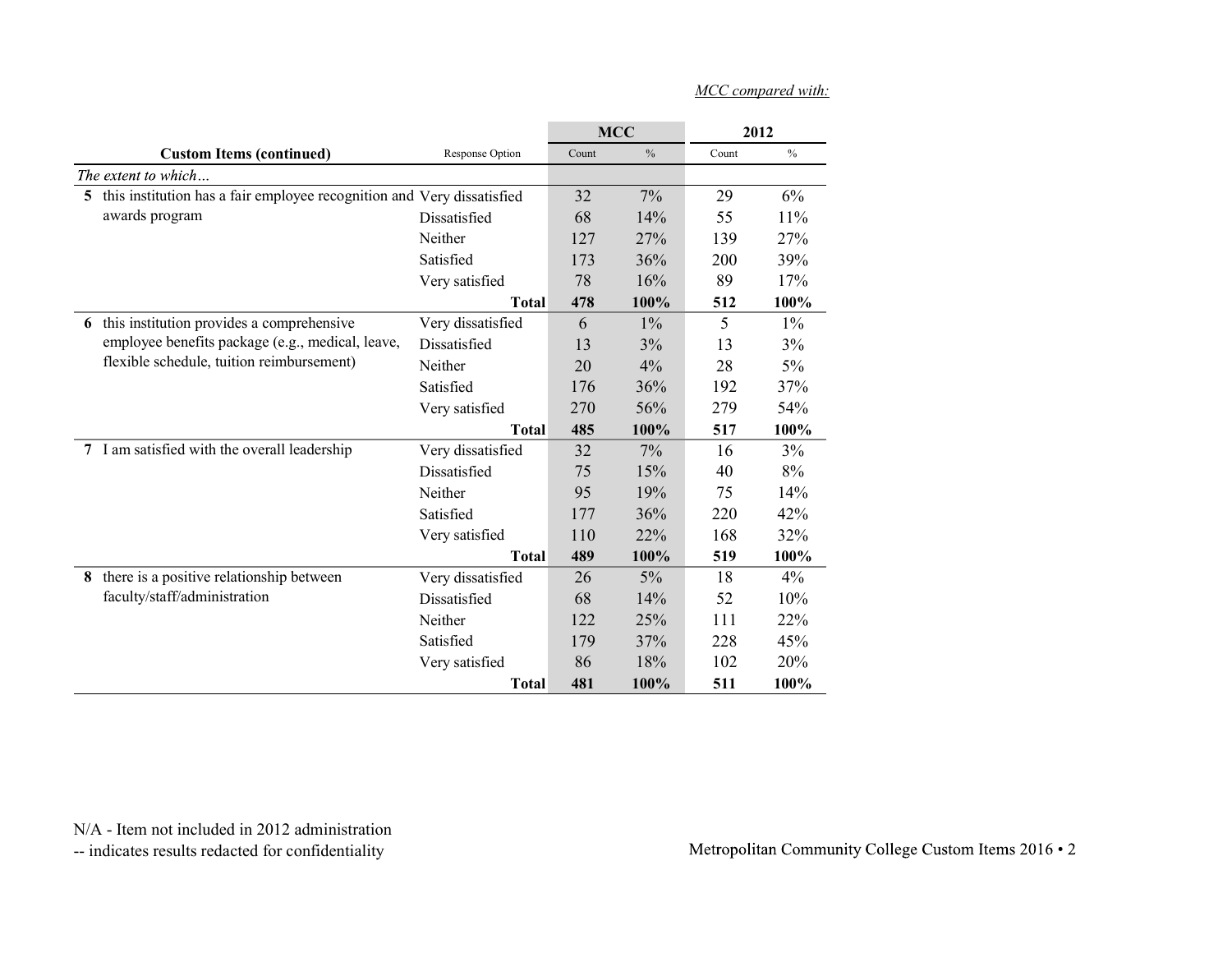|                                                                                                 |                                   |                      | MCC            |
|-------------------------------------------------------------------------------------------------|-----------------------------------|----------------------|----------------|
| <b>Custom Items (continued)</b>                                                                 | Response Option                   | Count                | $\%$           |
| The extent to which                                                                             |                                   |                      |                |
| 9 I feel prepared to deal with an on-campus                                                     | Very dissatisfied                 | 18                   | 4%             |
| emergency situation                                                                             | Dissatisfied                      | 44                   | $9\%$          |
|                                                                                                 | Neither                           | 103                  | 21%            |
|                                                                                                 | Satisfied                         | 221                  | 45%            |
|                                                                                                 | Very satisfied                    | 101                  | 21%            |
|                                                                                                 | <b>Total</b>                      | 487                  | 100%           |
| 10 in general, I feel safe when on a Metropolitan                                               | Very dissatisfied                 | $\overline{3}$       | $1\%$          |
| Community College campus or center                                                              | Dissatisfied                      | 12                   | 2%             |
|                                                                                                 | Neither                           | 50                   | $10\%$         |
|                                                                                                 | Satisfied                         | 221                  | 45%            |
|                                                                                                 | Very satisfied                    | 204                  | 42%            |
|                                                                                                 | <b>Total</b>                      | 490                  | 100%           |
| 11 MCC creates a welcoming environment for<br>individuals of diverse backgrounds (e.g., gender, | Very dissatisfied<br>Dissatisfied | $\mathfrak{Z}$<br>12 | $1\%$<br>$2\%$ |
| race, ethnicity, national origin, age, physical                                                 | Neither                           | 53                   | $11\%$         |
| disability, economic background, sexual                                                         | Satisfied                         | 234                  | 49%            |
| orientation or religious beliefs)                                                               | Very satisfied                    | 180                  | 37%            |
|                                                                                                 | <b>Total</b>                      | 482                  | 100%           |
| 12 the College's computer information system allows                                             | Very dissatisfied                 | $47\,$               | 10%            |
| me to meet my job responsibilities efficiently                                                  | Dissatisfied                      | 92                   | 19%            |
|                                                                                                 | Neither                           | 88                   | $18\%$         |
|                                                                                                 | Satisfied                         | 180                  | 37%            |
|                                                                                                 | Very satisfied                    | 77                   | 16%            |
|                                                                                                 | <b>Total</b>                      | 484                  | 100%           |
|                                                                                                 |                                   |                      |                |
|                                                                                                 |                                   |                      |                |
|                                                                                                 |                                   |                      |                |
|                                                                                                 |                                   |                      |                |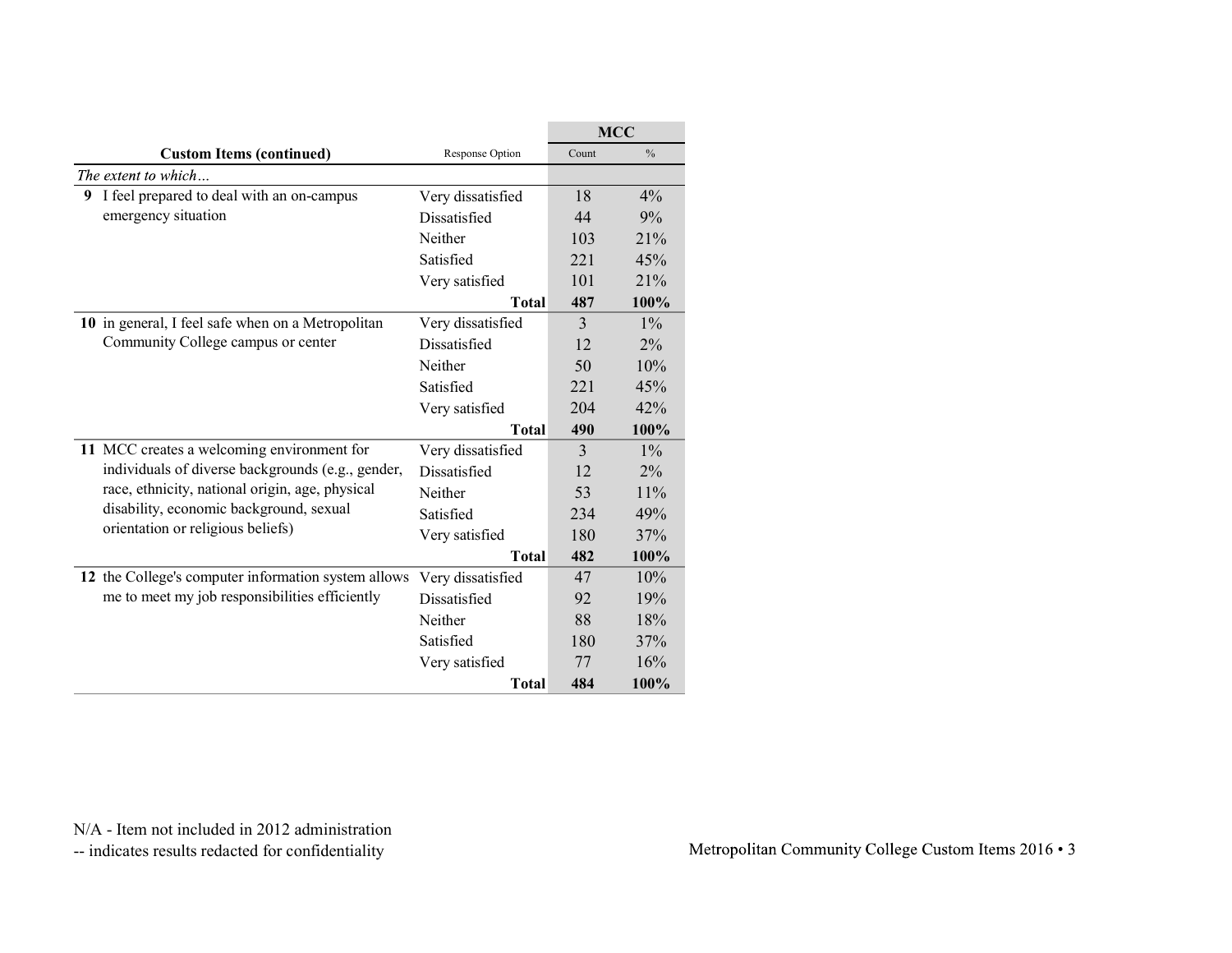|                                                                                          |                                |           | MCC           |
|------------------------------------------------------------------------------------------|--------------------------------|-----------|---------------|
| <b>Custom Items (continued)</b>                                                          | Response Option                | Count     | $\%$          |
| The extent to which                                                                      |                                |           |               |
| 13 the College's goals and strategic initiatives have<br>been clearly communicated to me | Very dissatisfied              | 15        | 3%            |
|                                                                                          | Dissatisfied<br>Neither        | 54<br>107 | $11\%$<br>22% |
|                                                                                          | Satisfied                      | 205       | 42%           |
|                                                                                          | Very satisfied                 | 102       | 21%           |
|                                                                                          | <b>Total</b>                   | 483       | 100%          |
| 14 the institution provides employees with adequate                                      | Very dissatisfied              | 15        | 3%            |
| training regarding diversity and cultural                                                | Dissatisfied                   | 44        | 9%            |
| competence                                                                               | Neither                        | 114       | 24%           |
|                                                                                          | Satisfied                      | 208       | 43%           |
|                                                                                          | Very satisfied                 | 99        | 21%           |
|                                                                                          | <b>Total</b>                   | 480       | 100%          |
| 15 I feel the College is technologically current                                         | Very dissatisfied              | 40        | 8%            |
|                                                                                          | Dissatisfied                   | 83        | 17%           |
|                                                                                          | Neither                        | 94        | 19%           |
|                                                                                          | Satisfied                      | 187       | 39%           |
|                                                                                          | Very satisfied                 | 80        | 17%           |
|                                                                                          | <b>Total</b>                   | 484       | $100\%$       |
| 16 this organization provides opportunities for all                                      | Very dissatisfied              | 25        | 5%            |
| employees to grow and develop at all levels                                              | Dissatisfied                   | 50        | 10%           |
| without barriers or discrimination                                                       | Neither                        | 103       | 22%           |
|                                                                                          | Satisfied                      | 203       | 42%           |
|                                                                                          |                                |           |               |
|                                                                                          | Very satisfied<br><b>Total</b> | 98<br>479 | 100%          |
|                                                                                          |                                |           | 20%           |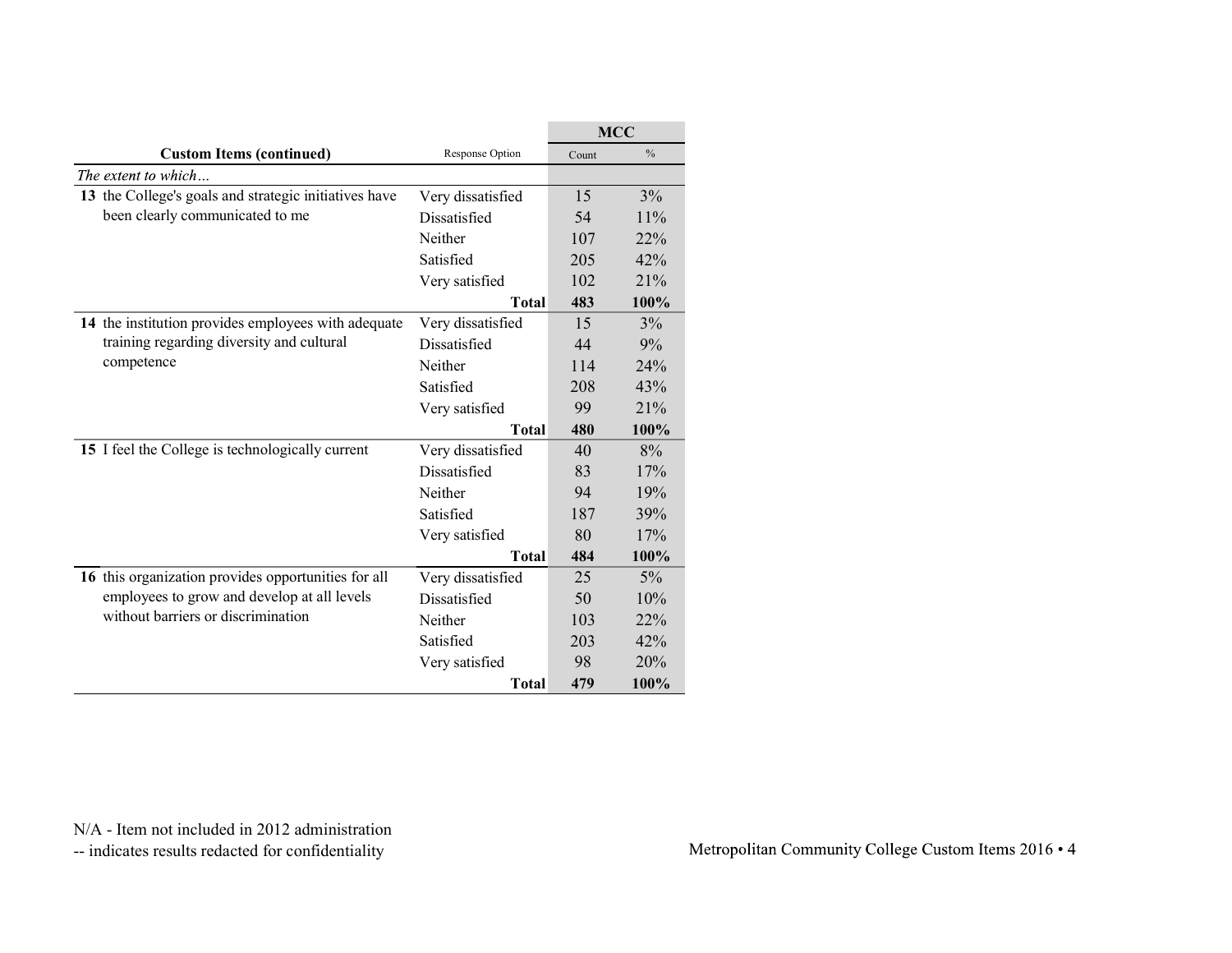|                      |                                                                                                                                                                                                                                                                                                                                | MCC                                                                                                         |
|----------------------|--------------------------------------------------------------------------------------------------------------------------------------------------------------------------------------------------------------------------------------------------------------------------------------------------------------------------------|-------------------------------------------------------------------------------------------------------------|
| Response Option      | Count                                                                                                                                                                                                                                                                                                                          | $\%$                                                                                                        |
|                      |                                                                                                                                                                                                                                                                                                                                |                                                                                                             |
| Very dissatisfied    | 22                                                                                                                                                                                                                                                                                                                             | $5\%$                                                                                                       |
| Dissatisfied         | 58                                                                                                                                                                                                                                                                                                                             | 12%                                                                                                         |
|                      | 103                                                                                                                                                                                                                                                                                                                            | 22%                                                                                                         |
|                      |                                                                                                                                                                                                                                                                                                                                | 41%                                                                                                         |
| Very satisfied       |                                                                                                                                                                                                                                                                                                                                | 21%                                                                                                         |
|                      |                                                                                                                                                                                                                                                                                                                                | 100%                                                                                                        |
|                      |                                                                                                                                                                                                                                                                                                                                | 4%                                                                                                          |
|                      |                                                                                                                                                                                                                                                                                                                                | 10%                                                                                                         |
|                      |                                                                                                                                                                                                                                                                                                                                | 21%                                                                                                         |
|                      |                                                                                                                                                                                                                                                                                                                                | 43%                                                                                                         |
|                      |                                                                                                                                                                                                                                                                                                                                | 22%                                                                                                         |
|                      |                                                                                                                                                                                                                                                                                                                                | 100%                                                                                                        |
|                      |                                                                                                                                                                                                                                                                                                                                | 3%                                                                                                          |
|                      |                                                                                                                                                                                                                                                                                                                                | $8\%$                                                                                                       |
|                      |                                                                                                                                                                                                                                                                                                                                | $18\%$                                                                                                      |
|                      |                                                                                                                                                                                                                                                                                                                                | 46%                                                                                                         |
|                      |                                                                                                                                                                                                                                                                                                                                | 26%                                                                                                         |
|                      |                                                                                                                                                                                                                                                                                                                                | 100%                                                                                                        |
|                      |                                                                                                                                                                                                                                                                                                                                | 10%                                                                                                         |
|                      |                                                                                                                                                                                                                                                                                                                                | 20%                                                                                                         |
| Neither<br>Satisfied | 137                                                                                                                                                                                                                                                                                                                            | 29%                                                                                                         |
|                      | 133                                                                                                                                                                                                                                                                                                                            | 28%                                                                                                         |
|                      | 60                                                                                                                                                                                                                                                                                                                             | 13%                                                                                                         |
| Very satisfied       |                                                                                                                                                                                                                                                                                                                                |                                                                                                             |
| <b>Total</b>         | 469                                                                                                                                                                                                                                                                                                                            | 100%                                                                                                        |
|                      |                                                                                                                                                                                                                                                                                                                                |                                                                                                             |
|                      |                                                                                                                                                                                                                                                                                                                                |                                                                                                             |
|                      |                                                                                                                                                                                                                                                                                                                                |                                                                                                             |
|                      | Neither<br>Satisfied<br><b>Total</b><br>Very dissatisfied<br>Dissatisfied<br>Neither<br>Satisfied<br>Very satisfied<br><b>Total</b><br>Very dissatisfied<br>Dissatisfied<br>Neither<br>Satisfied<br>Very satisfied<br><b>Total</b><br>20 appropriate data are gathered and used to inform<br>Very dissatisfied<br>Dissatisfied | 195<br>100<br>478<br>20<br>45<br>99<br>204<br>103<br>471<br>13<br>37<br>85<br>224<br>124<br>483<br>46<br>93 |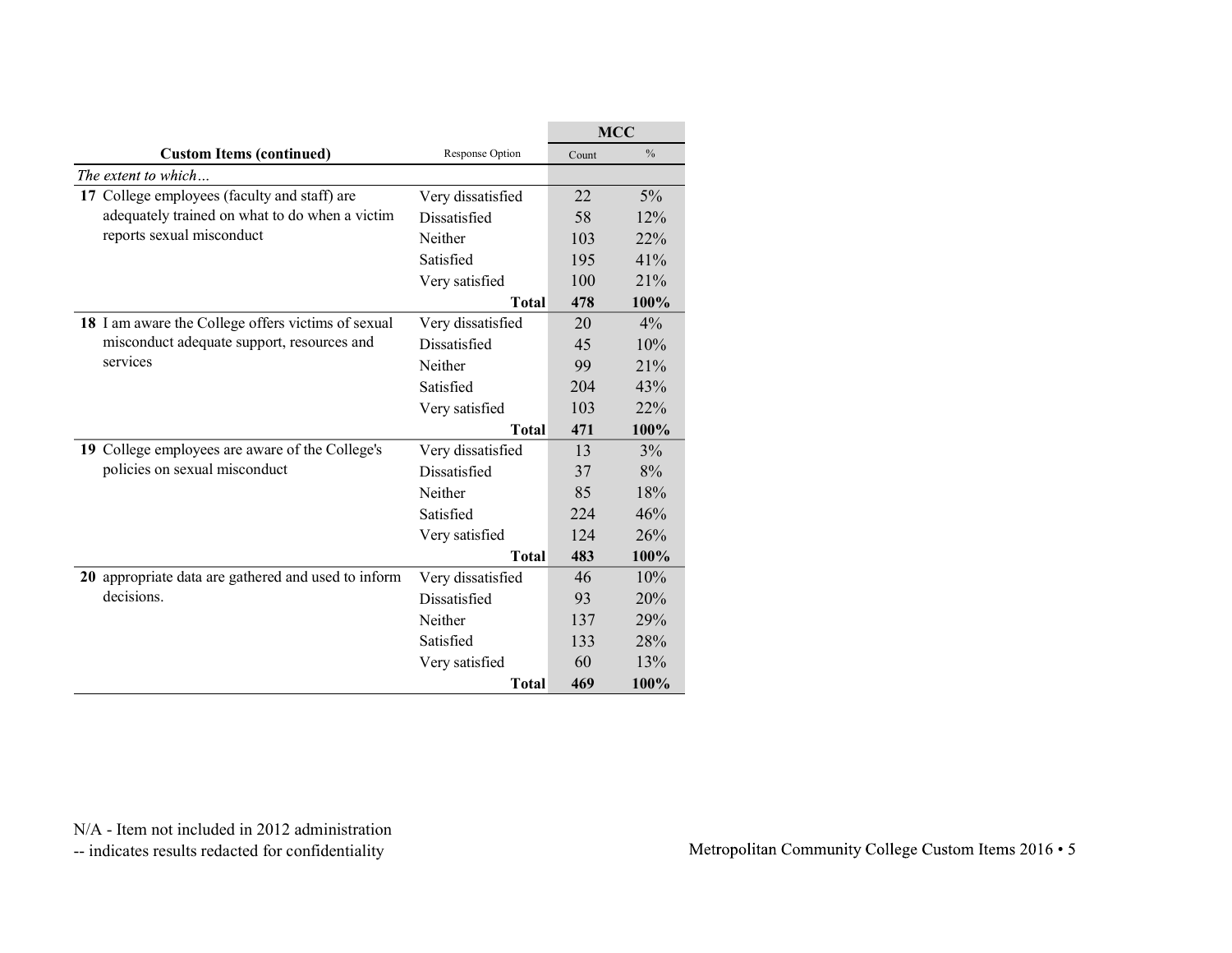### Table 2. Custom Item Mean Comparisons

| <b>Table 2. Custom Item Mean Comparisons</b>                                                                                                    |             |            |           |       |                    |
|-------------------------------------------------------------------------------------------------------------------------------------------------|-------------|------------|-----------|-------|--------------------|
|                                                                                                                                                 |             |            |           |       | MCC compared with: |
|                                                                                                                                                 |             | <b>MCC</b> |           | 2012  | Effect             |
| <b>Custom Items</b>                                                                                                                             | $\mathbf N$ | Mean       | Mean      | Sig.  | size               |
| The extent to which<br>I am satisfied with my job overall<br>$\mathbf{1}$                                                                       | 490         | 4.055      | 4.152     |       |                    |
|                                                                                                                                                 |             |            |           |       |                    |
| innovation is encouraged at the institution<br>$\mathbf{2}$                                                                                     | 487         | 3.704      | N/A       |       |                    |
| the physical environment supports my work<br>$\mathbf{3}$<br>processes                                                                          | 487         | 3.745      | 3.963     | ***   | $-.219$            |
| the College environment supports personal<br>$\overline{\mathbf{4}}$<br>accountability                                                          | 486         | 3.531      | N/A       |       |                    |
| this institution has a fair employee recognition and<br>5<br>awards program                                                                     | 478         | 3.412      | 3.518     |       |                    |
| this institution provides a comprehensive employee<br>benefits package (e.g., medical, leave, flexible<br>6<br>schedule, tuition reimbursement) | 485         | 4.425      | 4.406     |       |                    |
| I am satisfied with the overall leadership<br>7                                                                                                 | 489         | 3.528      | 3.933     | ***   | $-.366$            |
| there is a positive relationship between<br>8<br>faculty/staff/administration                                                                   | 481         | 3.480      | 3.673     | $***$ | $-182$             |
| I feel prepared to deal with an on-campus<br>9<br>emergency situation                                                                           | 487         | 3.704      | $\rm N/A$ |       |                    |
| in general, I feel safe when on a Metropolitan<br>10<br>Community College campus or center                                                      | 490         | 4.247      | $\rm N/A$ |       |                    |
|                                                                                                                                                 |             |            |           |       |                    |
|                                                                                                                                                 |             |            |           |       |                    |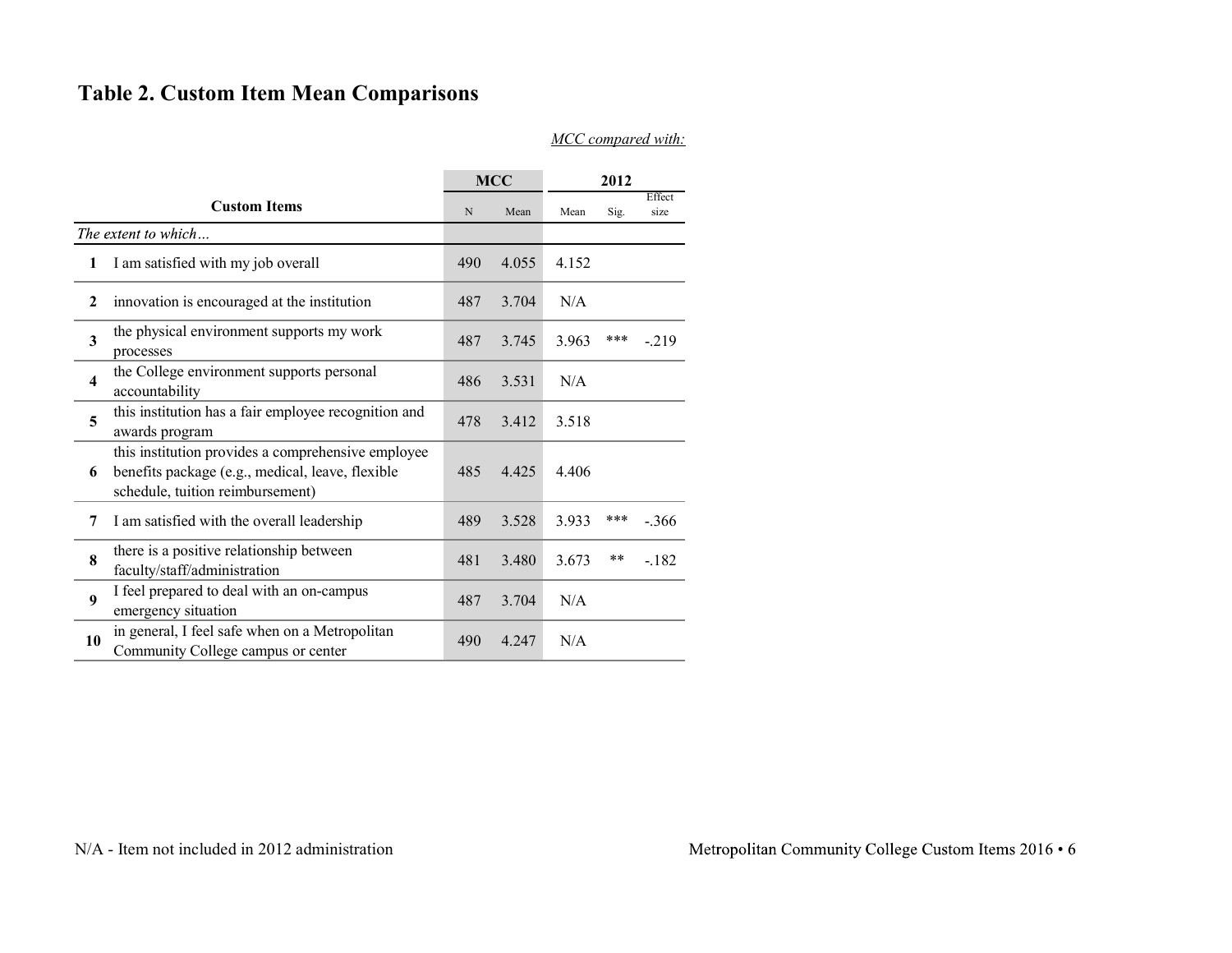|                                                                                                                                                                                         |                                                                                                                                                                                                             | <b>MCC</b> |
|-----------------------------------------------------------------------------------------------------------------------------------------------------------------------------------------|-------------------------------------------------------------------------------------------------------------------------------------------------------------------------------------------------------------|------------|
|                                                                                                                                                                                         | N                                                                                                                                                                                                           | Mean       |
|                                                                                                                                                                                         |                                                                                                                                                                                                             |            |
| individuals of diverse backgrounds (e.g., gender,<br>11 race, ethnicity, national origin, age, physical<br>disability, economic background, sexual orientation<br>or religious beliefs) | 482                                                                                                                                                                                                         | 4.195      |
| me to meet my job responsibilities efficiently                                                                                                                                          | 484                                                                                                                                                                                                         | 3.306      |
| been clearly communicated to me                                                                                                                                                         | 483                                                                                                                                                                                                         | 3.673      |
| the institution provides employees with adequate<br>training regarding diversity and cultural competence                                                                                | 480                                                                                                                                                                                                         | 3.692      |
| 15 I feel the College is technologically current                                                                                                                                        | 484                                                                                                                                                                                                         | 3.380      |
| this organization provides opportunities for all<br>employees to grow and develop at all levels without<br>barriers or discrimination                                                   | 479                                                                                                                                                                                                         | 3.624      |
| College employees (faculty and staff) are adequately<br>17 trained on what to do when a victim reports sexual<br>misconduct                                                             |                                                                                                                                                                                                             | 478 3.613  |
| I am aware the College offers victims of sexual<br>18 misconduct adequate support, resources and<br>services                                                                            | 471                                                                                                                                                                                                         | 3.690      |
| College employees are aware of the College's<br>policies on sexual misconduct                                                                                                           | 483                                                                                                                                                                                                         | 3.847      |
| appropriate data are gathered and used to inform<br>decisions                                                                                                                           | 469                                                                                                                                                                                                         | 3.145      |
|                                                                                                                                                                                         | <b>Custom Items (Continued)</b><br>The extent to which<br>MCC creates a welcoming environment for<br>the College's computer information system allows<br>the College's goals and strategic initiatives have |            |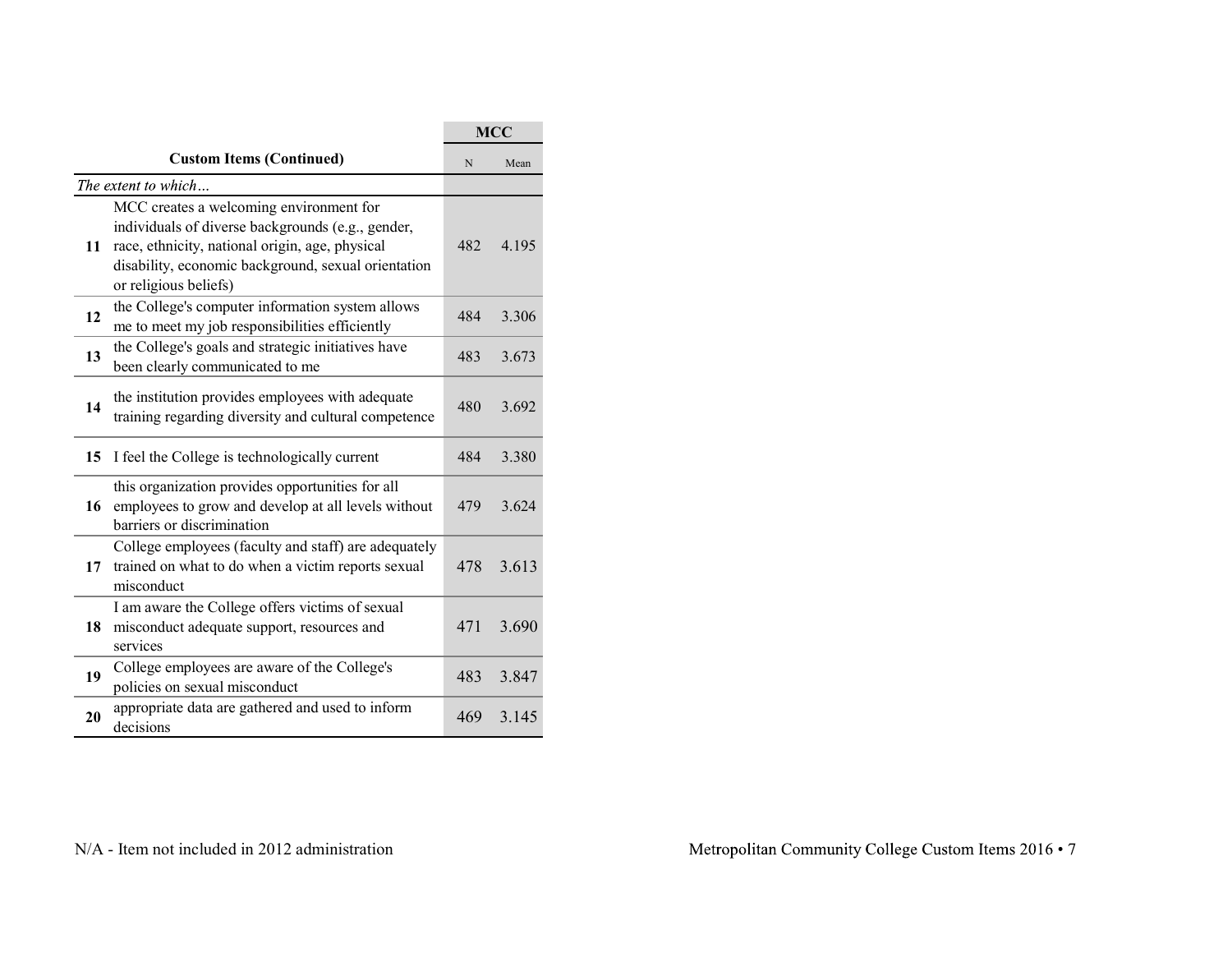### Table 3. Custom Demographic Frequency Distributions

| <b>Table 3. Custom Demographic Frequency Distributions</b> |                                                                                                 |       |            |        |                    |
|------------------------------------------------------------|-------------------------------------------------------------------------------------------------|-------|------------|--------|--------------------|
|                                                            |                                                                                                 |       |            |        |                    |
|                                                            |                                                                                                 |       |            |        |                    |
|                                                            |                                                                                                 |       |            |        |                    |
|                                                            |                                                                                                 |       |            |        |                    |
|                                                            |                                                                                                 |       |            |        |                    |
|                                                            |                                                                                                 |       |            |        |                    |
|                                                            |                                                                                                 |       |            |        |                    |
|                                                            |                                                                                                 |       |            |        |                    |
|                                                            |                                                                                                 |       |            |        |                    |
|                                                            |                                                                                                 |       |            |        |                    |
|                                                            |                                                                                                 |       |            |        |                    |
|                                                            |                                                                                                 |       |            |        |                    |
|                                                            |                                                                                                 |       |            |        | MCC compared with: |
|                                                            |                                                                                                 |       | <b>MCC</b> |        | 2012               |
| <b>Demographic Items</b>                                   | Response Option                                                                                 | Count | $\%$       | Count  | $\%$               |
| 1 What is your personnel classification                    | Exempt Staff (Administrators/Professional)                                                      | 111   | 23%        | 113    | 22%                |
|                                                            | Non-Exempt Staff (FT Hourly and PT Hourly)                                                      | 203   | 42%        | 221    | 43%                |
|                                                            | Faculty/Counselors/Advisors                                                                     | 168   | 35%        | 184    | 36%                |
|                                                            | <b>Total</b>                                                                                    | 482   | 100%       | 518    | 100%               |
| 2 How do you define "opportunity for<br>advancement"       | Increased responsibility and pay within my<br>current position (reclassification)               | 144   | 30%        | 160    | 31%                |
|                                                            | Increased responsibility and pay achieved by                                                    | 259   | 54%        | 261    | 50%                |
|                                                            | moving to a higher level position (promotion)                                                   |       |            |        |                    |
|                                                            | Opportunities for college-paid advanced<br>training and education within my current<br>position | 65    | 13%        | 74     | 14%                |
|                                                            | Opportunities to participate in campus                                                          | 11    | $2\%$      | 15     | $3\%$              |
|                                                            | internships with release time from current                                                      |       |            |        |                    |
|                                                            | duties                                                                                          |       |            |        |                    |
|                                                            | <b>Total</b>                                                                                    | 479   | 99%        | 510    | 98%                |
|                                                            |                                                                                                 | 442   | 92%        | 491    | 95%                |
| 3 Would you recommend Metropolitan Yes                     |                                                                                                 | 38    | $8\%$      | $25\,$ | $5\%$              |
| Community College as a place to work No                    |                                                                                                 |       | 100%       | 516    | 100%               |
|                                                            | <b>Total</b>                                                                                    | 480   |            |        |                    |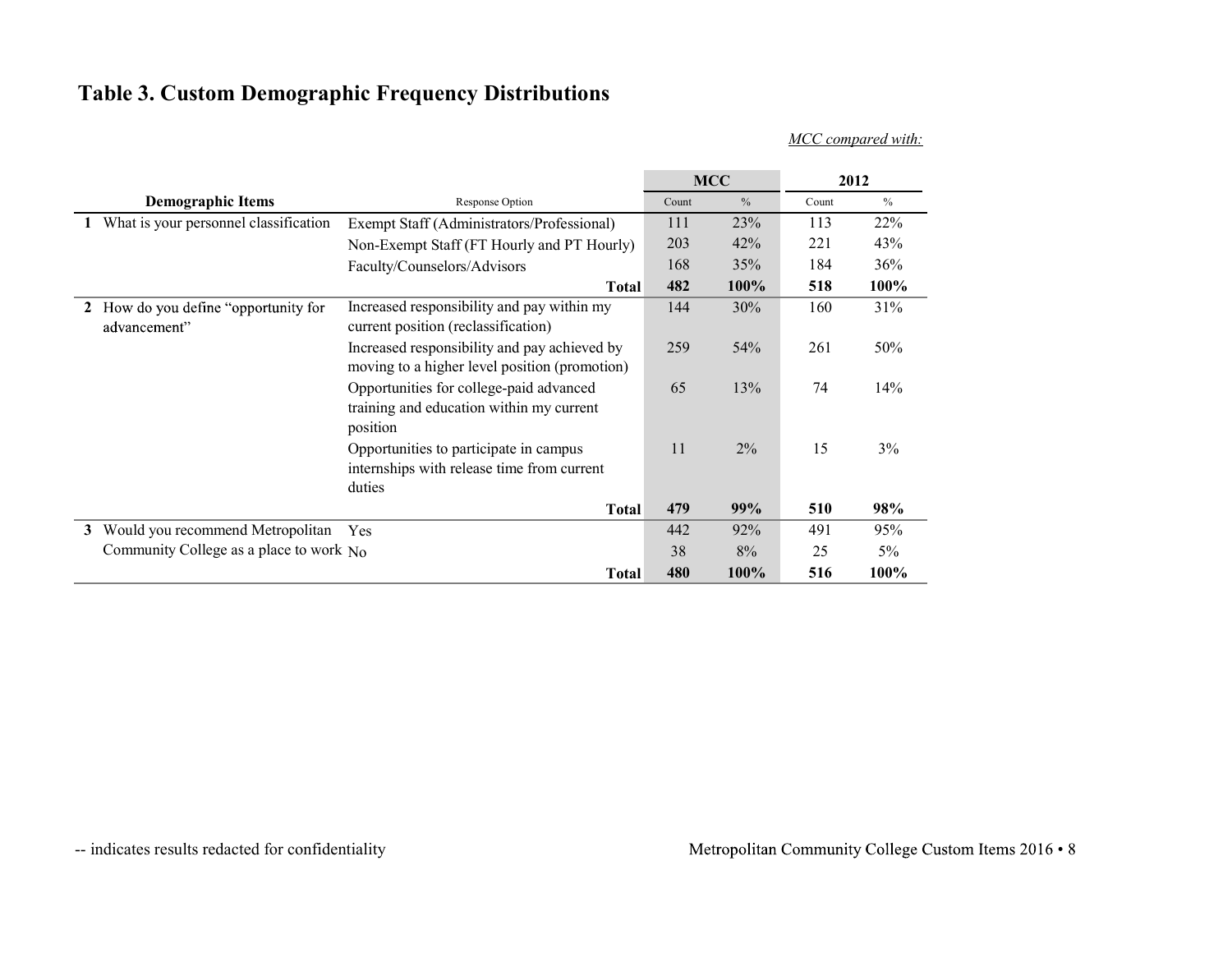### Table 4. Institutional Structure Mean Comparisons by Personnel Classification

| Table 4. Institutional Structure Mean Comparisons by Personnel Classification |             |            |       |      |                    |
|-------------------------------------------------------------------------------|-------------|------------|-------|------|--------------------|
|                                                                               |             | <b>MCC</b> |       | 2012 | MCC compared with: |
| What is your personnel classification                                         | $\mathbf N$ | Mean       | Mean  | Sig. | Effect<br>size     |
|                                                                               |             |            |       |      |                    |
| Overall                                                                       | 514         | 3.451      | 3.629 | ***  | $-.220$            |
| Exempt Staff (Administrators/Professional)                                    | 111         | 3.684      | 3.761 |      |                    |
| Non-Exempt Staff (FT Hourly and PT Hourly)                                    | 203         | 3.365      | 3.490 |      |                    |
| Faculty/Counselors/Advisors                                                   | 168         | 3.431      | 3.718 | **   |                    |
|                                                                               |             |            |       |      | $-.345$            |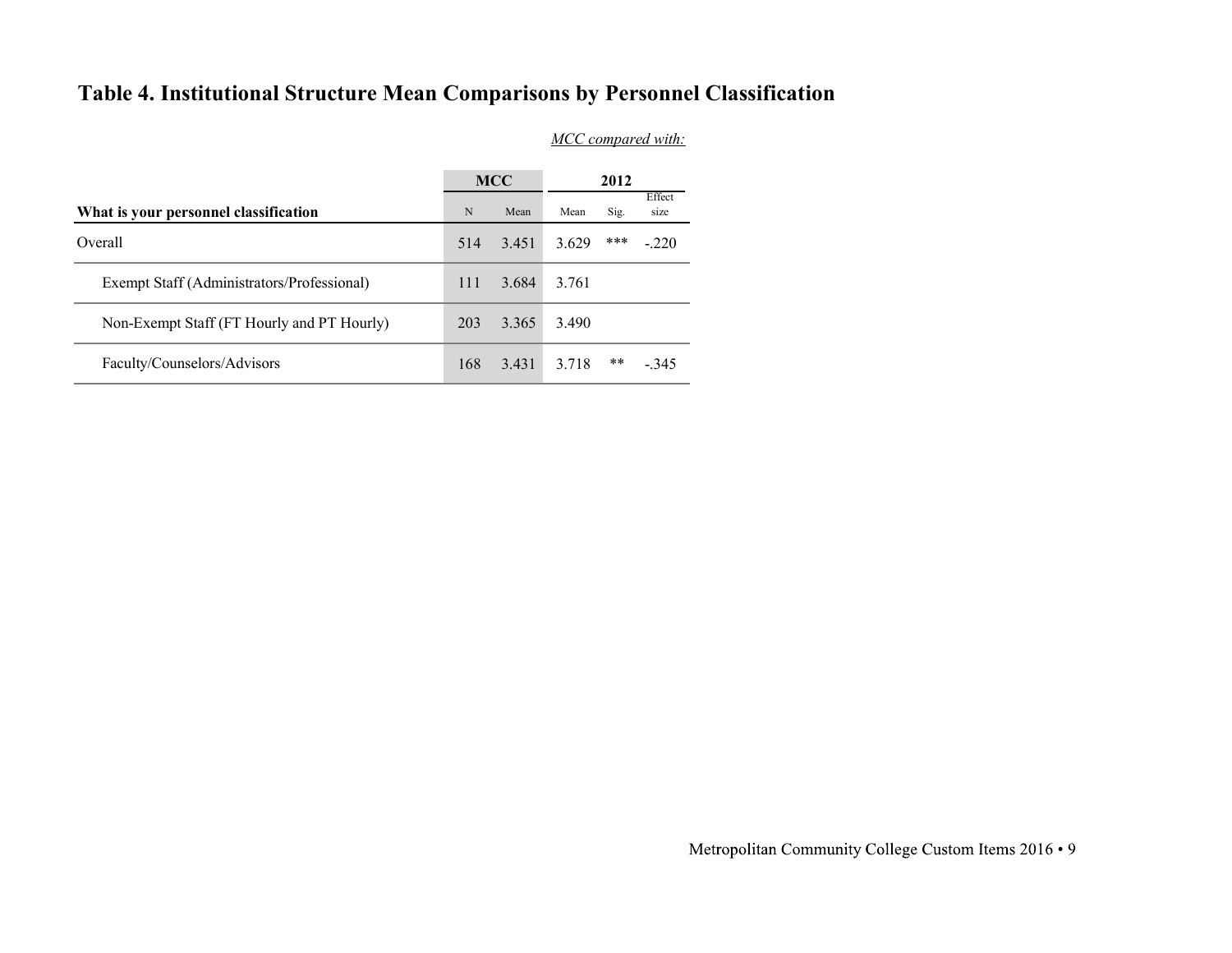### Table 5. Student Focus Item Mean Comparisons by Personnel Classification

|     |             |                    |               | Effect<br>size                                                                                                 |  |  |  |  |  |  |
|-----|-------------|--------------------|---------------|----------------------------------------------------------------------------------------------------------------|--|--|--|--|--|--|
| 514 | 4.011       | 4.122              | **            | $-185$                                                                                                         |  |  |  |  |  |  |
| 111 |             | 4.197              |               |                                                                                                                |  |  |  |  |  |  |
| 203 | 4.004       | 4.056              |               |                                                                                                                |  |  |  |  |  |  |
| 168 | 4.017       | 4.164              | $\ast$        | $-.246$                                                                                                        |  |  |  |  |  |  |
|     | $\mathbf N$ | <b>MCC</b><br>Mean | Mean<br>4.086 | Table 5. Student Focus Item Mean Comparisons by Personnel Classification<br>MCC compared with:<br>2012<br>Sig. |  |  |  |  |  |  |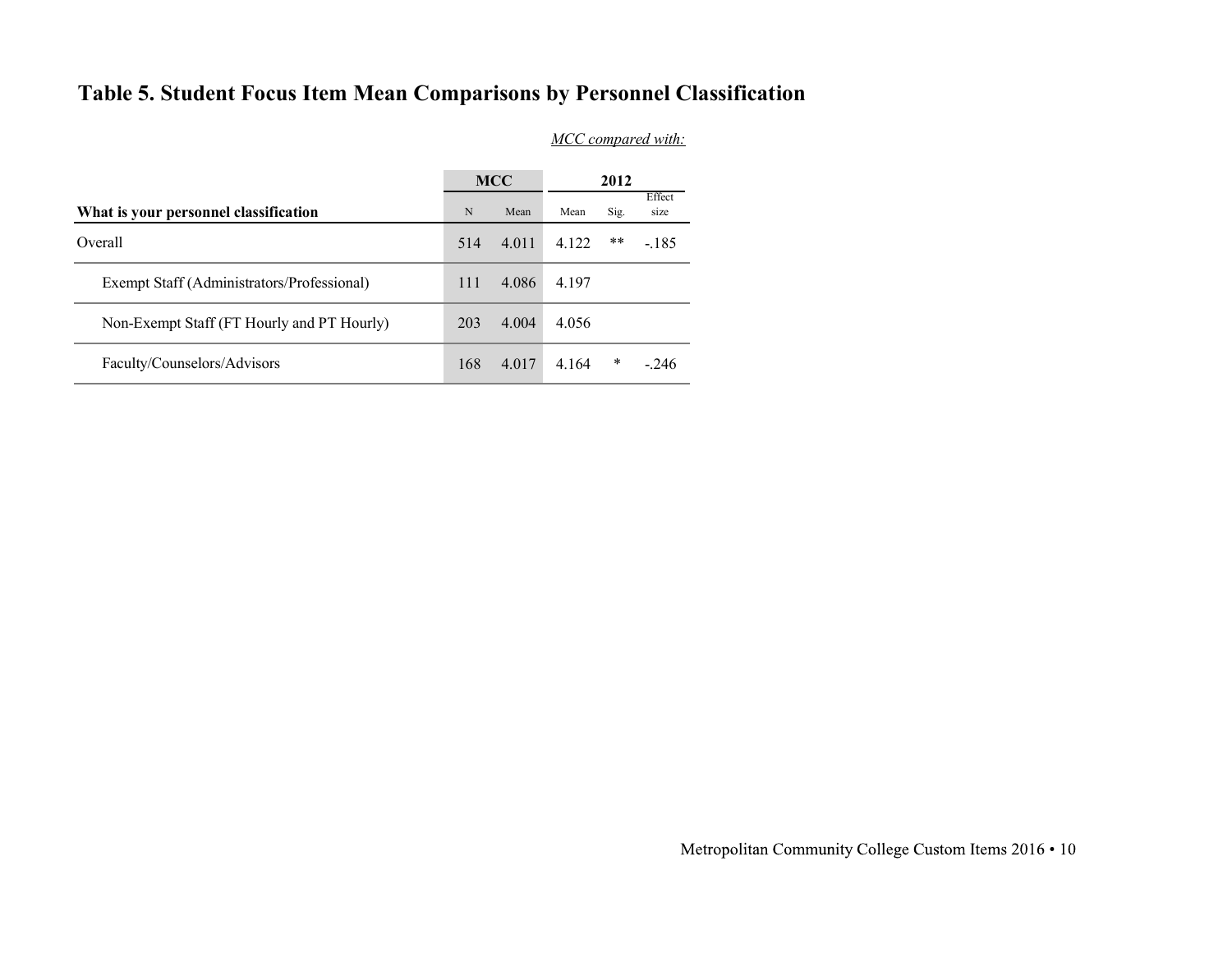### Table 6. Supervisory Relationships Item Mean Comparisons by Personnel Classification

| Table 6. Supervisory Relationships Item Mean Comparisons by Personnel Classification |           |            |                    |      |        |
|--------------------------------------------------------------------------------------|-----------|------------|--------------------|------|--------|
|                                                                                      |           |            | MCC compared with: |      |        |
|                                                                                      |           | <b>MCC</b> |                    | 2012 | Effect |
| What is your personnel classification                                                | ${\bf N}$ | Mean       | Mean               | Sig. | size   |
|                                                                                      |           | 3.774      | 3.803              |      |        |
| Overall                                                                              | 514       |            |                    |      |        |
| Exempt Staff (Administrators/Professional)                                           | 111       | 3.991      | 4.089              |      |        |
| Non-Exempt Staff (FT Hourly and PT Hourly)                                           | 203       | 3.571      | 3.624              |      |        |
| Faculty/Counselors/Advisors                                                          | 168       | 3.892      | 3.835              |      |        |
|                                                                                      |           |            |                    |      |        |
|                                                                                      |           |            |                    |      |        |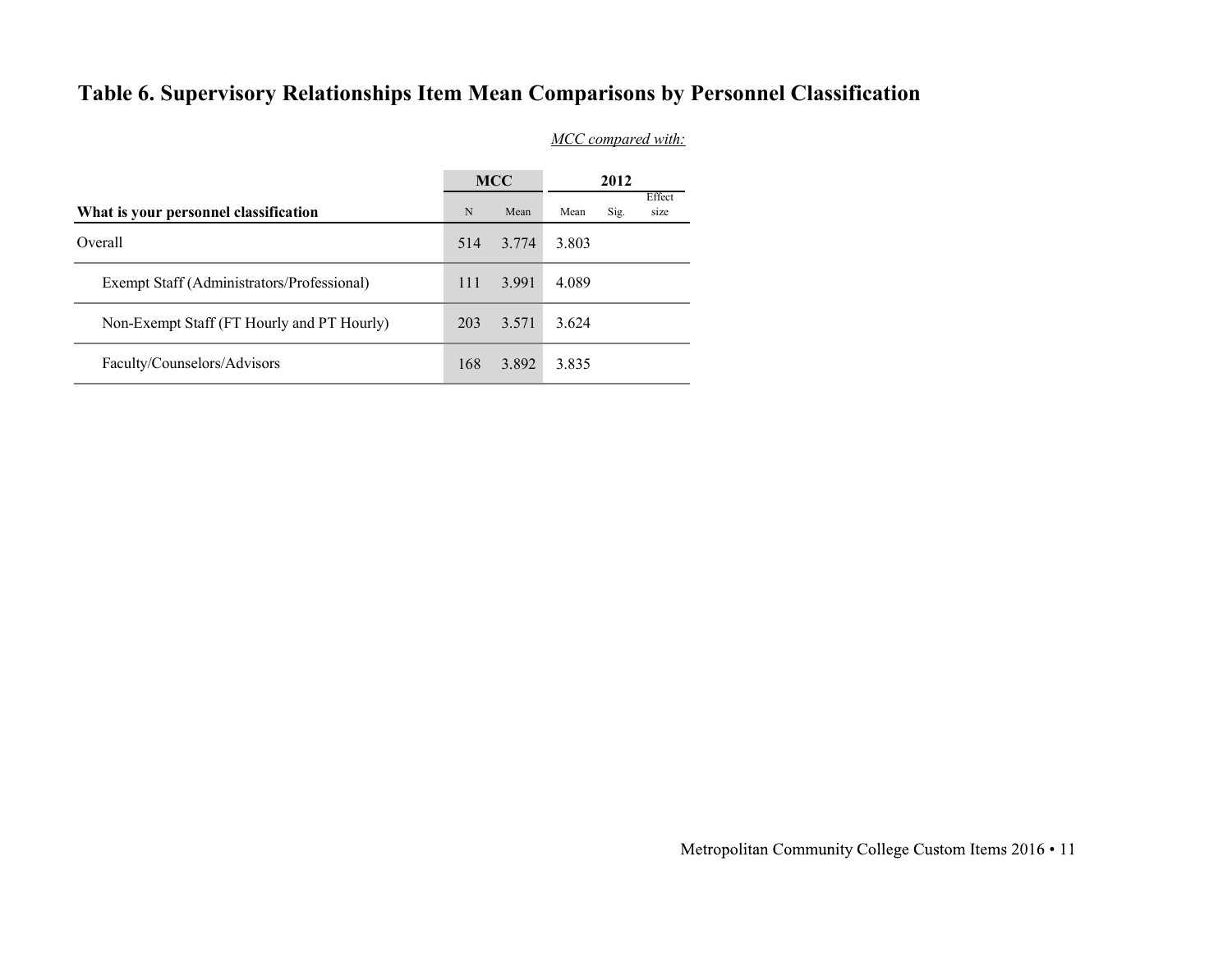### Table 7. Teamwork Item Mean Comparisons by Personnel Classification

| Table 7. Teamwork Item Mean Comparisons by Personnel Classification |           |            |                    |      |                |
|---------------------------------------------------------------------|-----------|------------|--------------------|------|----------------|
|                                                                     |           |            | MCC compared with: |      |                |
|                                                                     |           |            |                    |      |                |
|                                                                     |           | <b>MCC</b> |                    | 2012 |                |
| What is your personnel classification                               | ${\bf N}$ | Mean       | Mean               | Sig. | Effect<br>size |
| Overall                                                             | 513       | 3.684      | 3.756              |      |                |
| Exempt Staff (Administrators/Professional)                          | 111       | 4.042      | 3.999              |      |                |
| Non-Exempt Staff (FT Hourly and PT Hourly)                          | 203       | 3.461      | 3.590              |      |                |
| Faculty/Counselors/Advisors                                         | 168       | 3.758      | 3.810              |      |                |
|                                                                     |           |            |                    |      |                |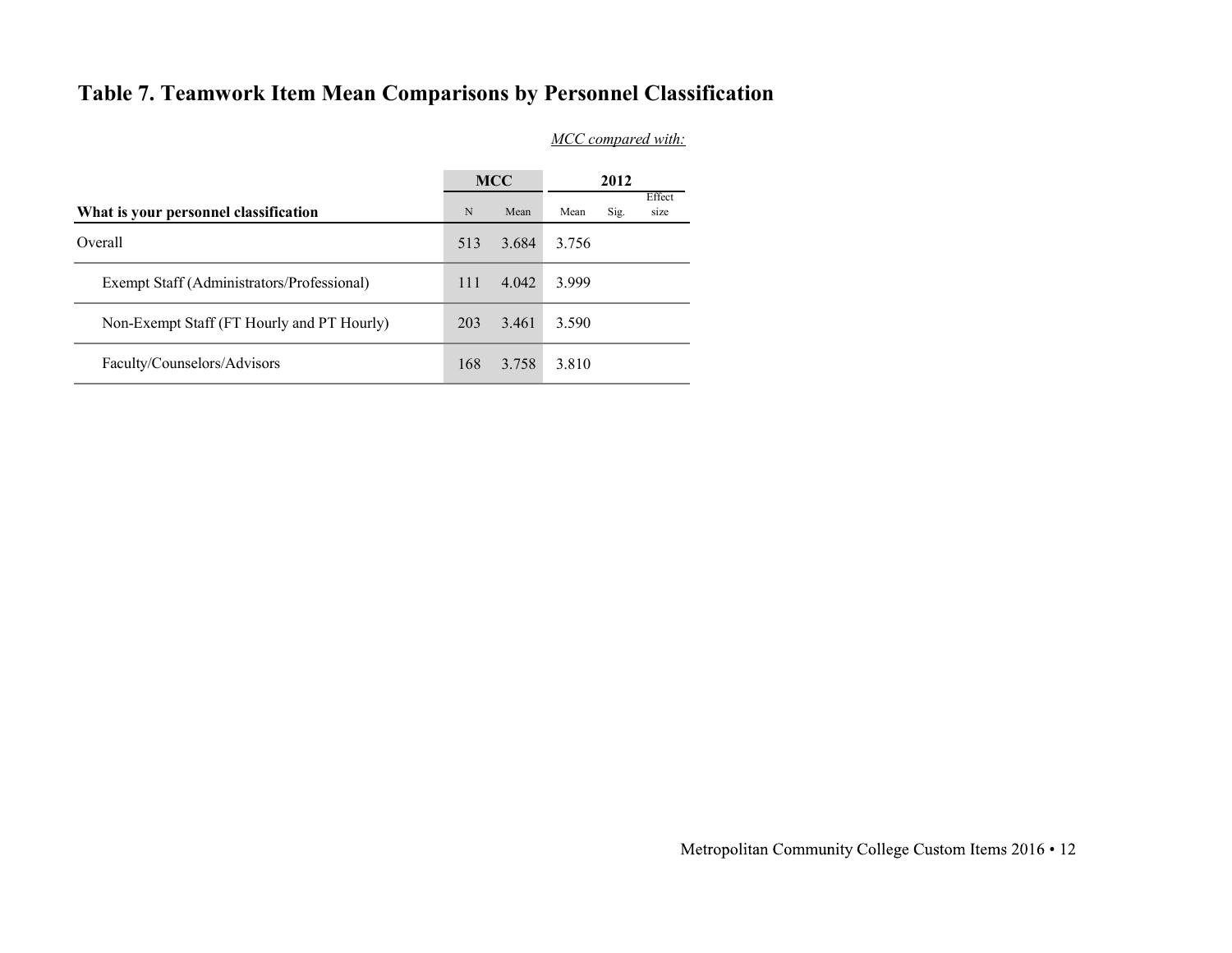### Table 8. Overall Item Mean Comparisons by Personnel Classification

| Table 8. Overall Item Mean Comparisons by Personnel Classification |             |       |                    |        |                |
|--------------------------------------------------------------------|-------------|-------|--------------------|--------|----------------|
|                                                                    |             |       | MCC compared with: |        |                |
|                                                                    |             |       |                    |        |                |
|                                                                    |             | MCC   |                    | 2012   |                |
| What is your personnel classification                              | $\mathbf N$ | Mean  | Mean               | Sig.   | Effect<br>size |
| Overall                                                            | 514         | 3.713 | 3.819              | $\ast$ | $-.148$        |
| Exempt Staff (Administrators/Professional)                         | 111         | 3.922 | 3.996              |        |                |
| Non-Exempt Staff (FT Hourly and PT Hourly)                         | 203         | 3.594 | 3.682              |        |                |
| Faculty/Counselors/Advisors                                        | 168         | 3.756 | 3.879              |        |                |
|                                                                    |             |       |                    |        |                |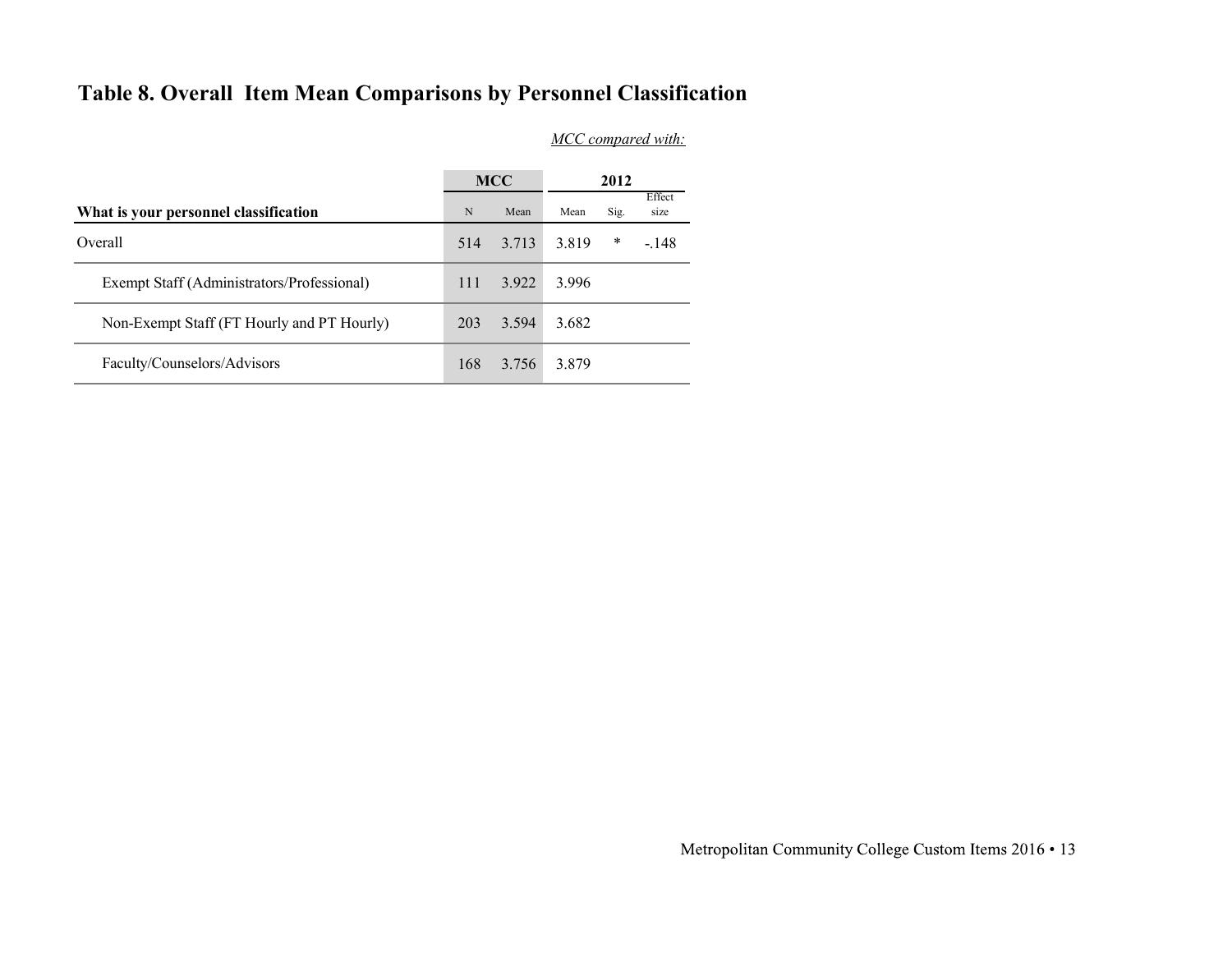### Table 9. Institutional Structure Mean Comparisons by Advancement Definition

| Table 9. Institutional Structure Mean Comparisons by Advancement Definition                                                  |             |            |       |      |                    |
|------------------------------------------------------------------------------------------------------------------------------|-------------|------------|-------|------|--------------------|
|                                                                                                                              |             |            |       |      | MCC compared with: |
|                                                                                                                              |             |            |       |      |                    |
|                                                                                                                              |             | <b>MCC</b> |       | 2012 | Effect             |
| How do you define "opportunity for advancement"                                                                              | $\mathbf N$ | Mean       | Mean  | Sig. | size               |
| Overall                                                                                                                      | 514         | 3.451      | 3.629 | ***  | $-.220$            |
|                                                                                                                              | 144         | 3.370      | 3.618 | **   | $-.317$            |
| Increased responsibility and pay within my current                                                                           |             | 3.465      | 3.599 |      |                    |
| position (reclassification)<br>Increased responsibility and pay achieved by moving<br>to a higher level position (promotion) | 259         |            |       |      |                    |
| Opportunities for college-paid advanced training and<br>education within my current position                                 | 65          | 3.710      | 3.842 |      |                    |
|                                                                                                                              |             |            |       |      |                    |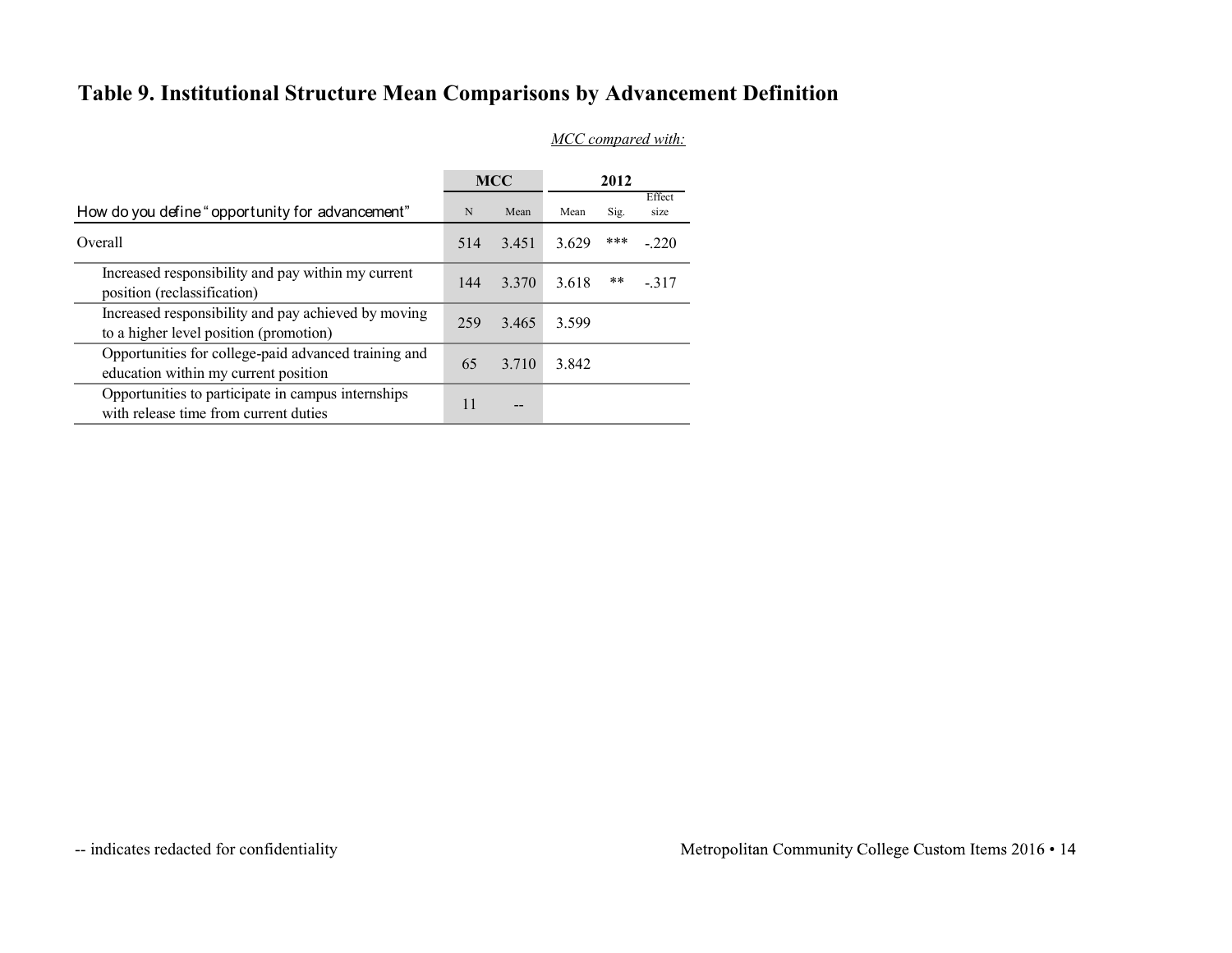### Table 10. Student Focus Item Mean Comparisons by Advancement Definition

| Table 10. Student Focus Item Mean Comparisons by Advancement Definition                                                      |             |            |       |        |                    |
|------------------------------------------------------------------------------------------------------------------------------|-------------|------------|-------|--------|--------------------|
|                                                                                                                              |             |            |       |        | MCC compared with: |
|                                                                                                                              |             |            |       |        |                    |
|                                                                                                                              |             |            |       |        |                    |
|                                                                                                                              |             | <b>MCC</b> |       | 2012   |                    |
| How do you define "opportunity for advancement"                                                                              | $\mathbf N$ | Mean       | Mean  | Sig.   | Effect<br>size     |
| Overall                                                                                                                      | 514         | 4.011      | 4.122 | $***$  | $-185$             |
| Increased responsibility and pay within my current                                                                           | 144         | 4.040      | 4.109 |        |                    |
| position (reclassification)<br>Increased responsibility and pay achieved by moving<br>to a higher level position (promotion) | 259         | 3.996      | 4.117 | $\ast$ | $-.208$            |
| Opportunities for college-paid advanced training and<br>education within my current position                                 | 65          | 4.129      | 4.236 |        |                    |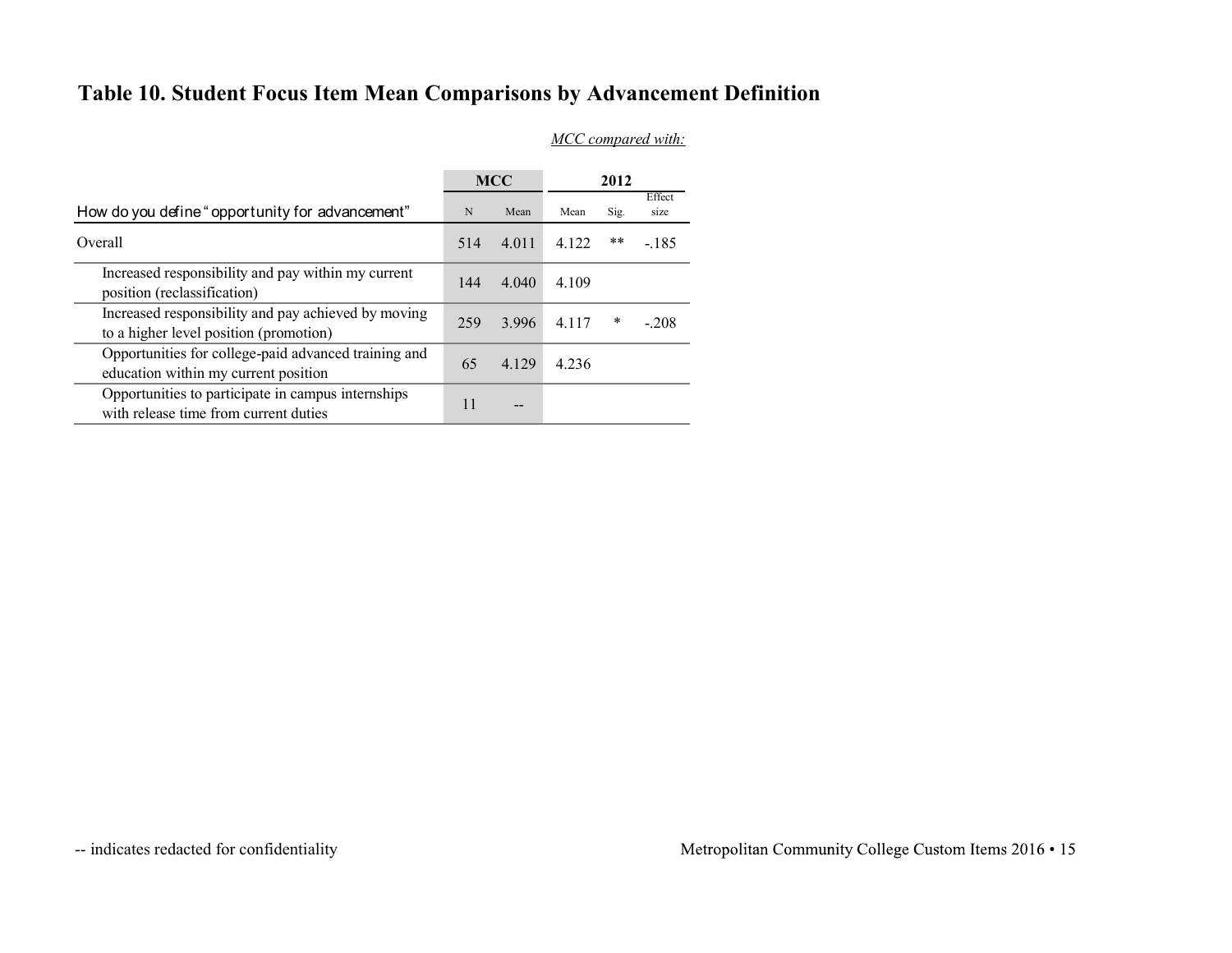### Table 11. Supervisory Relationships Item Mean Comparisons by Advancement Definition

| Table 11. Supervisory Relationships Item Mean Comparisons by Advancement Definition           |             |                   |                    |      |                |
|-----------------------------------------------------------------------------------------------|-------------|-------------------|--------------------|------|----------------|
|                                                                                               |             |                   | MCC compared with: |      |                |
|                                                                                               |             | <b>MCC</b>        |                    | 2012 |                |
| How do you define "opportunity for advancement"                                               | $\mathbf N$ | Mean              | Mean               | Sig. | Effect<br>size |
| Overall                                                                                       | 514         | 3.774             | 3.803              |      |                |
| Increased responsibility and pay within my current<br>position (reclassification)             | 144         | 3.670             | 3.806              |      |                |
| Increased responsibility and pay achieved by moving<br>to a higher level position (promotion) | 259         | 3.815             | 3.813              |      |                |
|                                                                                               |             | 3.908             | 3.889              |      |                |
| Opportunities for college-paid advanced training and<br>education within my current position  | 65          |                   |                    |      |                |
| Opportunities to participate in campus internships<br>with release time from current duties   | 11          | $\qquad \qquad -$ |                    |      |                |
|                                                                                               |             |                   |                    |      |                |
|                                                                                               |             |                   |                    |      |                |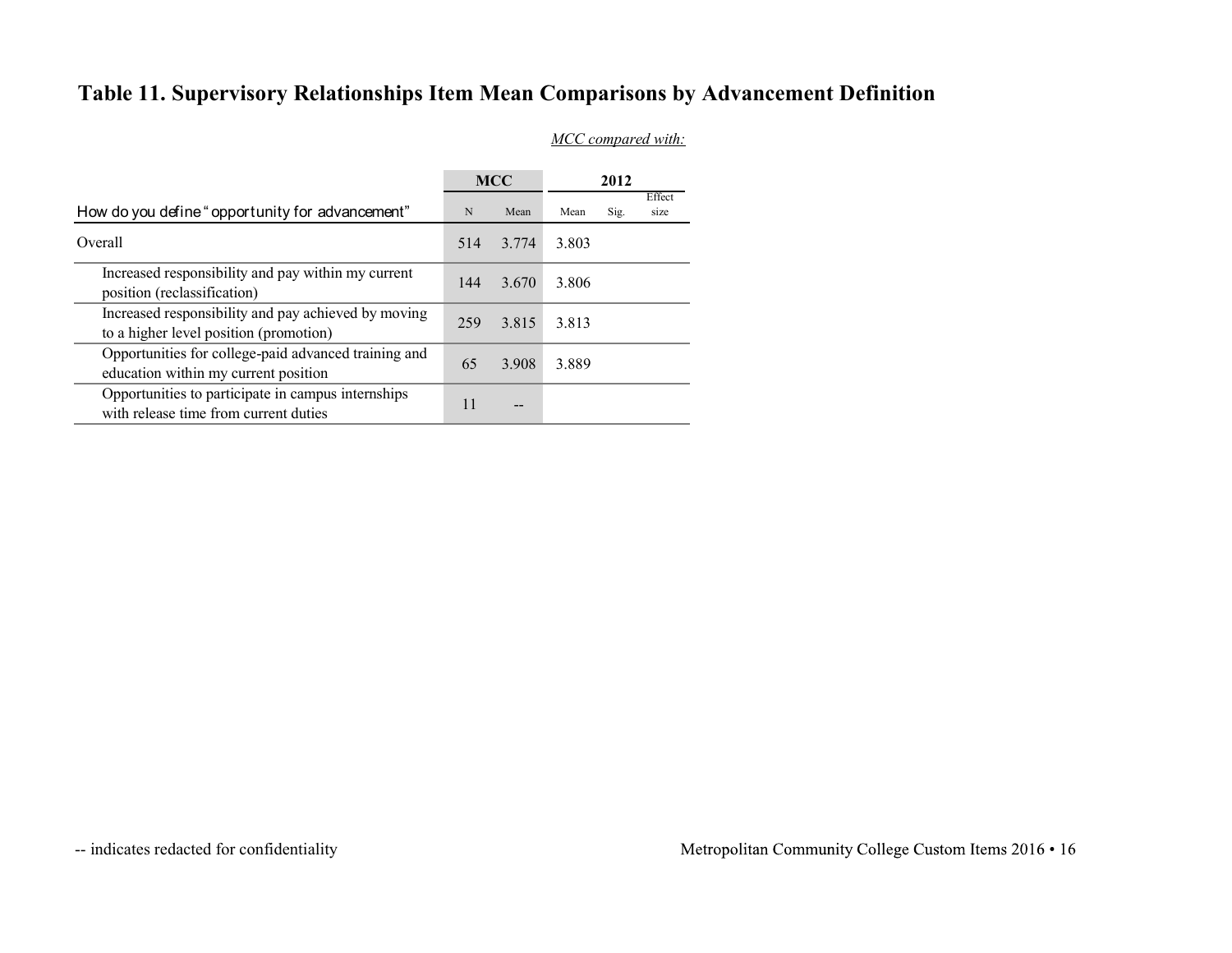### Table 12. Teamwork Item Mean Comparisons by Advancement Definition

| Table 12. Teamwork Item Mean Comparisons by Advancement Definition                            |           |            |       |      |                    |
|-----------------------------------------------------------------------------------------------|-----------|------------|-------|------|--------------------|
|                                                                                               |           |            |       |      | MCC compared with: |
|                                                                                               |           |            |       |      |                    |
|                                                                                               |           | <b>MCC</b> |       | 2012 | Effect             |
| How do you define "opportunity for advancement"                                               | ${\bf N}$ | Mean       | Mean  | Sig. | size               |
| Overall                                                                                       | 513       | 3.684      | 3.756 |      |                    |
|                                                                                               |           |            |       |      |                    |
| Increased responsibility and pay within my current<br>position (reclassification)             | 144       | 3.567      | 3.747 |      |                    |
| Increased responsibility and pay achieved by moving<br>to a higher level position (promotion) | 259       | 3.738      | 3.736 |      |                    |
| Opportunities for college-paid advanced training and<br>education within my current position  | 65        | 3.891      | 3.941 |      |                    |
| Opportunities to participate in campus internships<br>with release time from current duties   | 11        | $-$        |       |      |                    |
|                                                                                               |           |            |       |      |                    |
|                                                                                               |           |            |       |      |                    |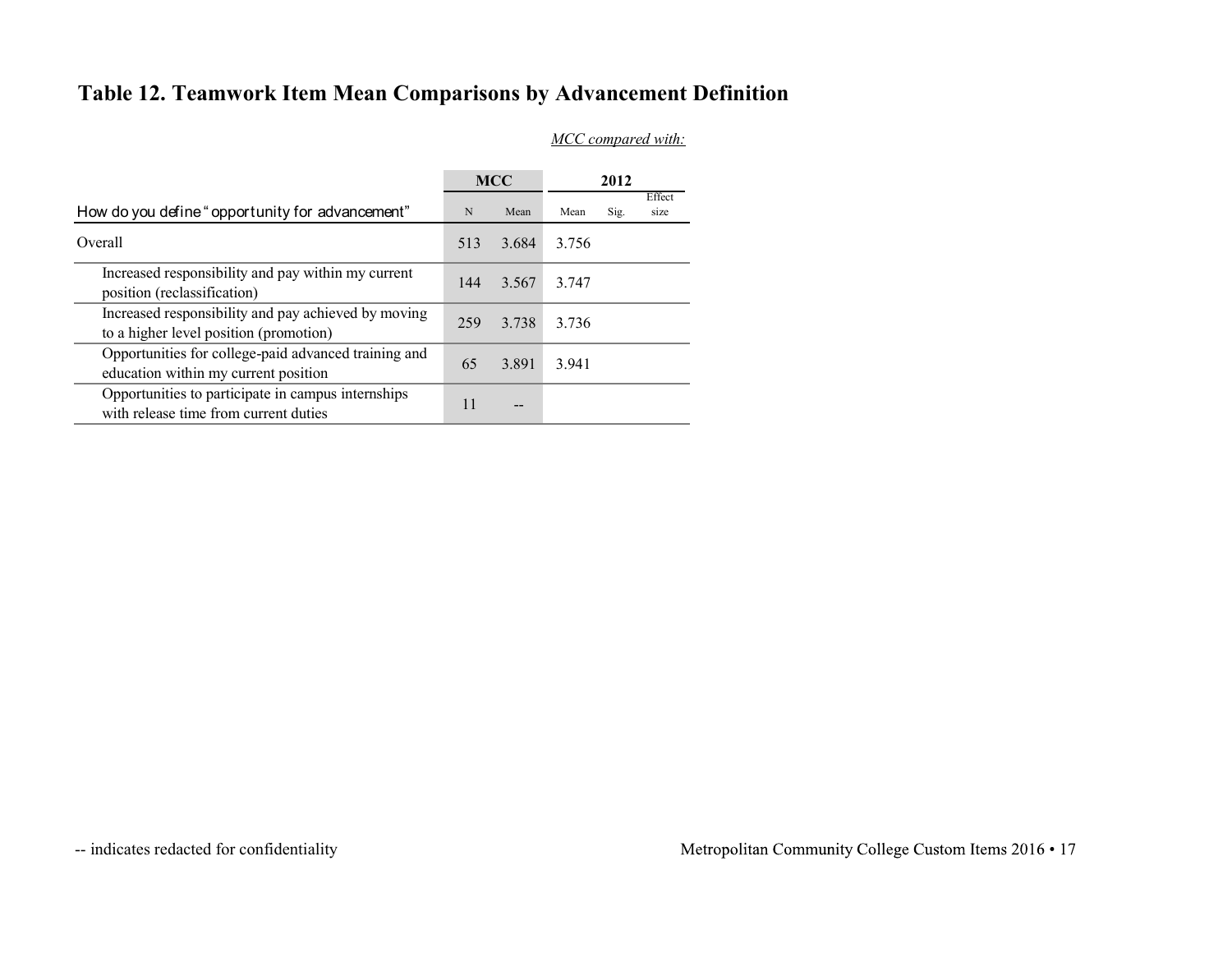### Table 13. Overall Item Mean Comparisons by Advancement Definition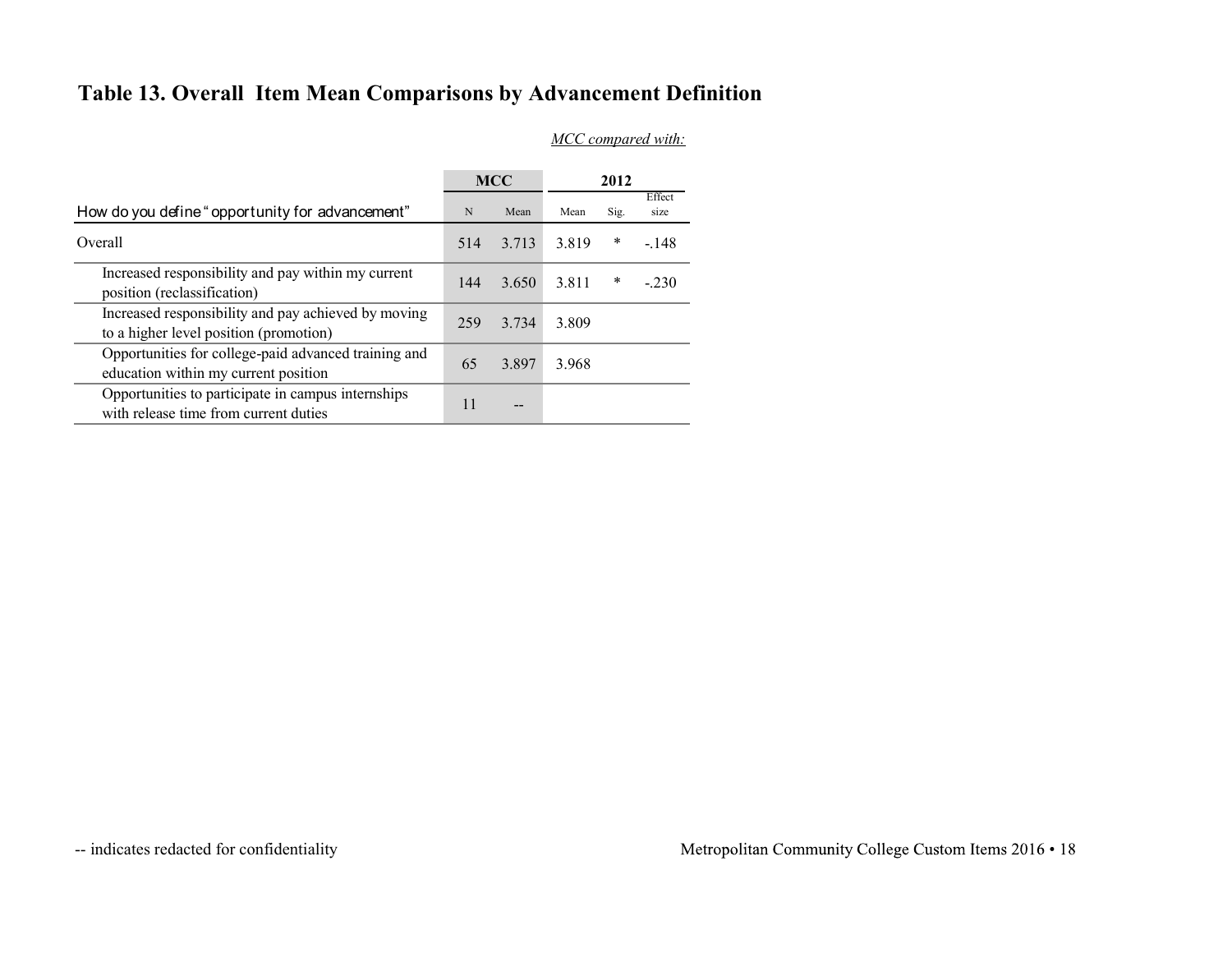### Table 14. Institutional Structure Mean Comparisons by Recommendation

| Table 14. Institutional Structure Mean Comparisons by Recommendation     |              |                       |                          |        |                    |
|--------------------------------------------------------------------------|--------------|-----------------------|--------------------------|--------|--------------------|
|                                                                          |              |                       |                          |        | MCC compared with: |
|                                                                          |              |                       |                          |        |                    |
|                                                                          |              | <b>MCC</b>            |                          | 2012   |                    |
| Would you recommend Metropolitan Community<br>College as a place to work | $\, {\rm N}$ | $\operatorname{Mean}$ | Mean                     | Sig.   | Effect<br>size     |
| Overall                                                                  | 514          | 3.451                 | 3.629                    | ***    | $-.220$            |
| Yes                                                                      | 442          | 3.580                 | 3.701                    | $\ast$ | $-.163$            |
| No                                                                       | 38           | 2.223                 | $\overline{\phantom{a}}$ |        |                    |
|                                                                          |              |                       |                          |        |                    |
|                                                                          |              |                       |                          |        |                    |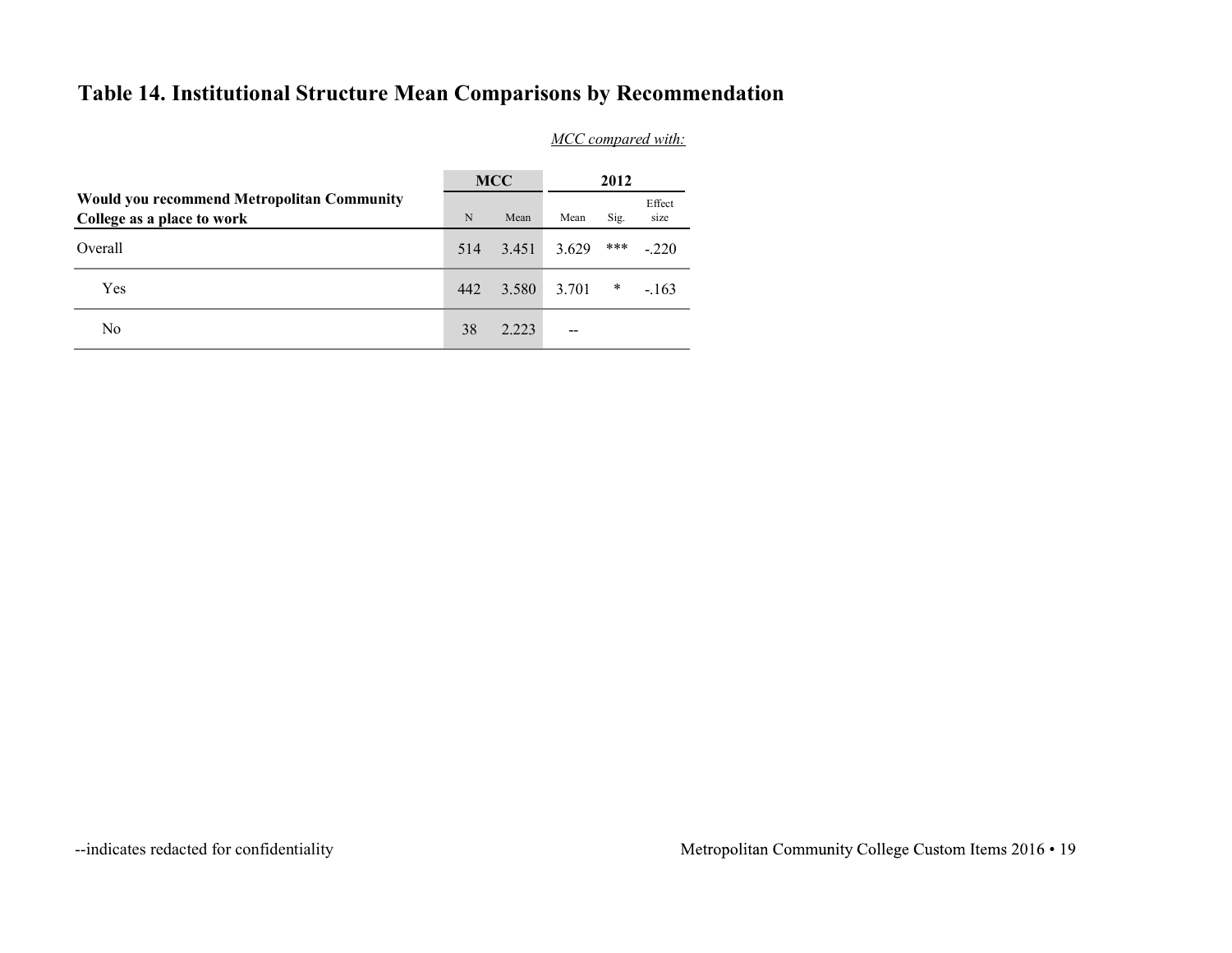### Table 15. Student Focus Item Mean Comparisons by Recommendation

| Table 15. Student Focus Item Mean Comparisons by Recommendation          |             |                       |                          |        |                    |  |  |
|--------------------------------------------------------------------------|-------------|-----------------------|--------------------------|--------|--------------------|--|--|
|                                                                          |             |                       |                          |        | MCC compared with: |  |  |
|                                                                          |             |                       |                          |        |                    |  |  |
|                                                                          |             | <b>MCC</b>            |                          | 2012   |                    |  |  |
| Would you recommend Metropolitan Community<br>College as a place to work | $\mathbf N$ | $\operatorname{Mean}$ | Mean                     | Sig.   | Effect<br>size     |  |  |
| Overall                                                                  | 514         | 4.011                 | 4.122                    | $***$  | $-185$             |  |  |
| Yes                                                                      | 442         | 4.099                 | 4.169                    | $\ast$ | $-134$             |  |  |
| No                                                                       | $38\,$      | 3.284                 | $\overline{\phantom{a}}$ |        |                    |  |  |
|                                                                          |             |                       |                          |        |                    |  |  |
|                                                                          |             |                       |                          |        |                    |  |  |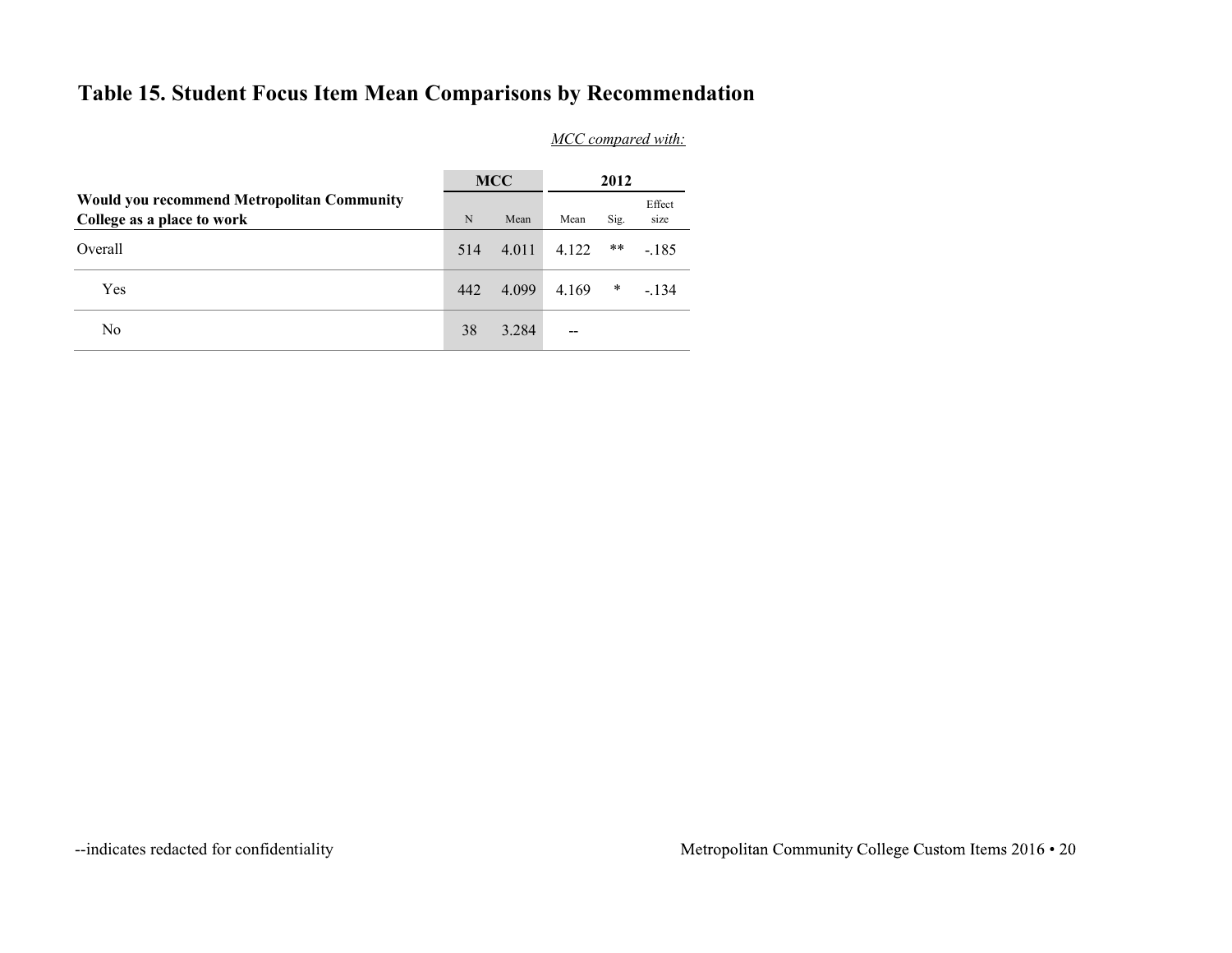### Table 16. Supervisory Relationships Item Mean Comparisons by Recommendation

| Table 16. Supervisory Relationships Item Mean Comparisons by Recommendation |           |            |                    |      |                |
|-----------------------------------------------------------------------------|-----------|------------|--------------------|------|----------------|
|                                                                             |           |            | MCC compared with: |      |                |
| Would you recommend Metropolitan Community                                  |           | <b>MCC</b> |                    | 2012 |                |
|                                                                             | ${\bf N}$ | Mean       | Mean               | Sig. | Effect<br>size |
| College as a place to work                                                  |           |            |                    |      |                |
| Overall                                                                     | 514       | 3.774      | 3.803              |      |                |
| Yes                                                                         | 442       | 3.896      | 3.888              |      |                |
| $\rm No$                                                                    | 38        | 2.475      | $\hspace{0.05cm}$  |      |                |
|                                                                             |           |            |                    |      |                |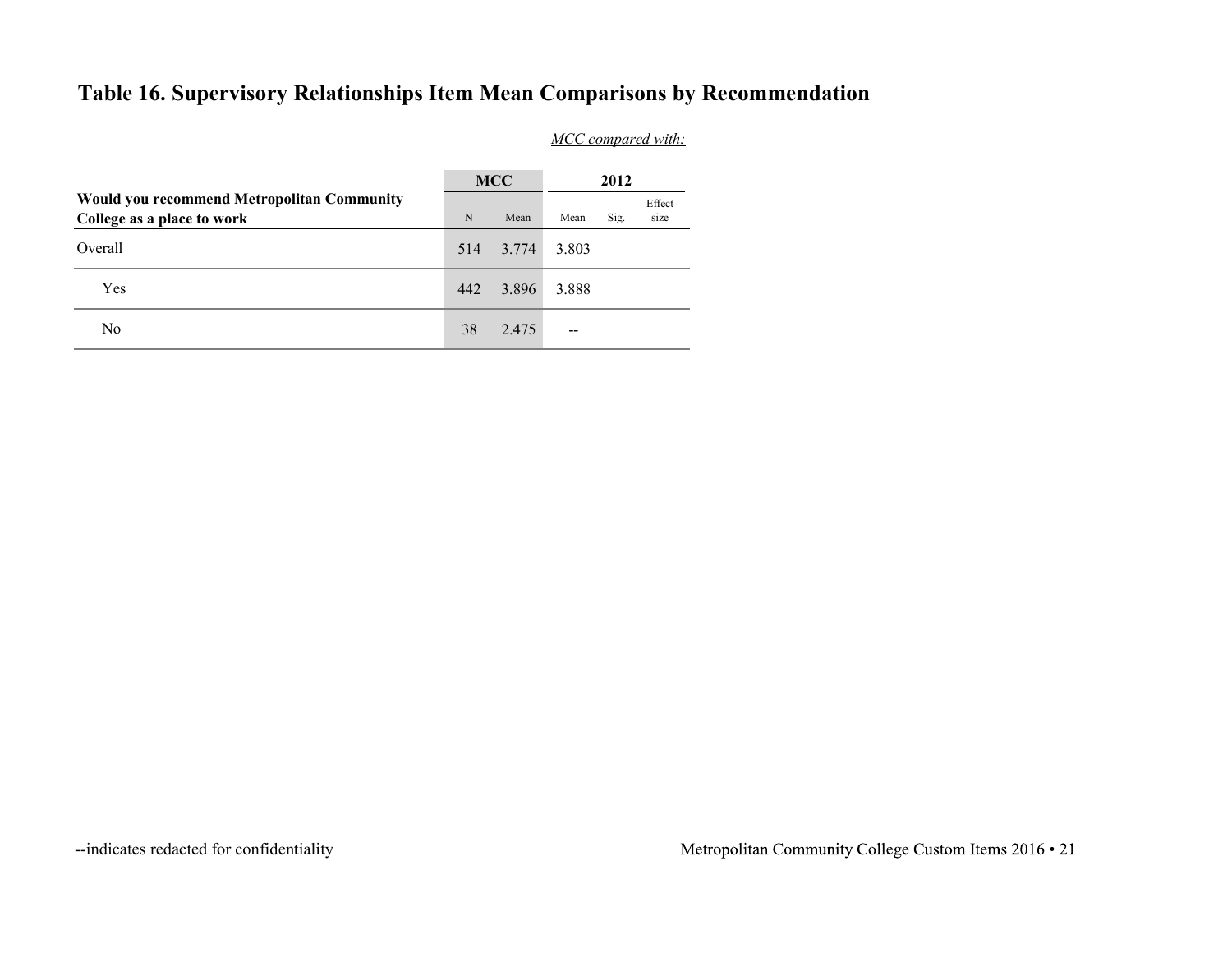### Table 17. Teamwork Item Mean Comparisons by Recommendation

| Table 17. Teamwork Item Mean Comparisons by Recommendation               |             |                       |                          |      |                      |  |  |
|--------------------------------------------------------------------------|-------------|-----------------------|--------------------------|------|----------------------|--|--|
|                                                                          |             | MCC compared with:    |                          |      |                      |  |  |
|                                                                          |             | <b>MCC</b>            |                          | 2012 |                      |  |  |
|                                                                          |             |                       |                          |      |                      |  |  |
| Would you recommend Metropolitan Community<br>College as a place to work | $\mathbf N$ | $\operatorname{Mean}$ | Mean                     | Sig. | $\rm Effect$<br>size |  |  |
| Overall                                                                  | 513         | 3.684                 | 3.756                    |      |                      |  |  |
| Yes                                                                      | 442         | 3.818                 | 3.844                    |      |                      |  |  |
| $\rm No$                                                                 | $38\,$      | 2.445                 | $\overline{\phantom{m}}$ |      |                      |  |  |
|                                                                          |             |                       |                          |      |                      |  |  |
|                                                                          |             |                       |                          |      |                      |  |  |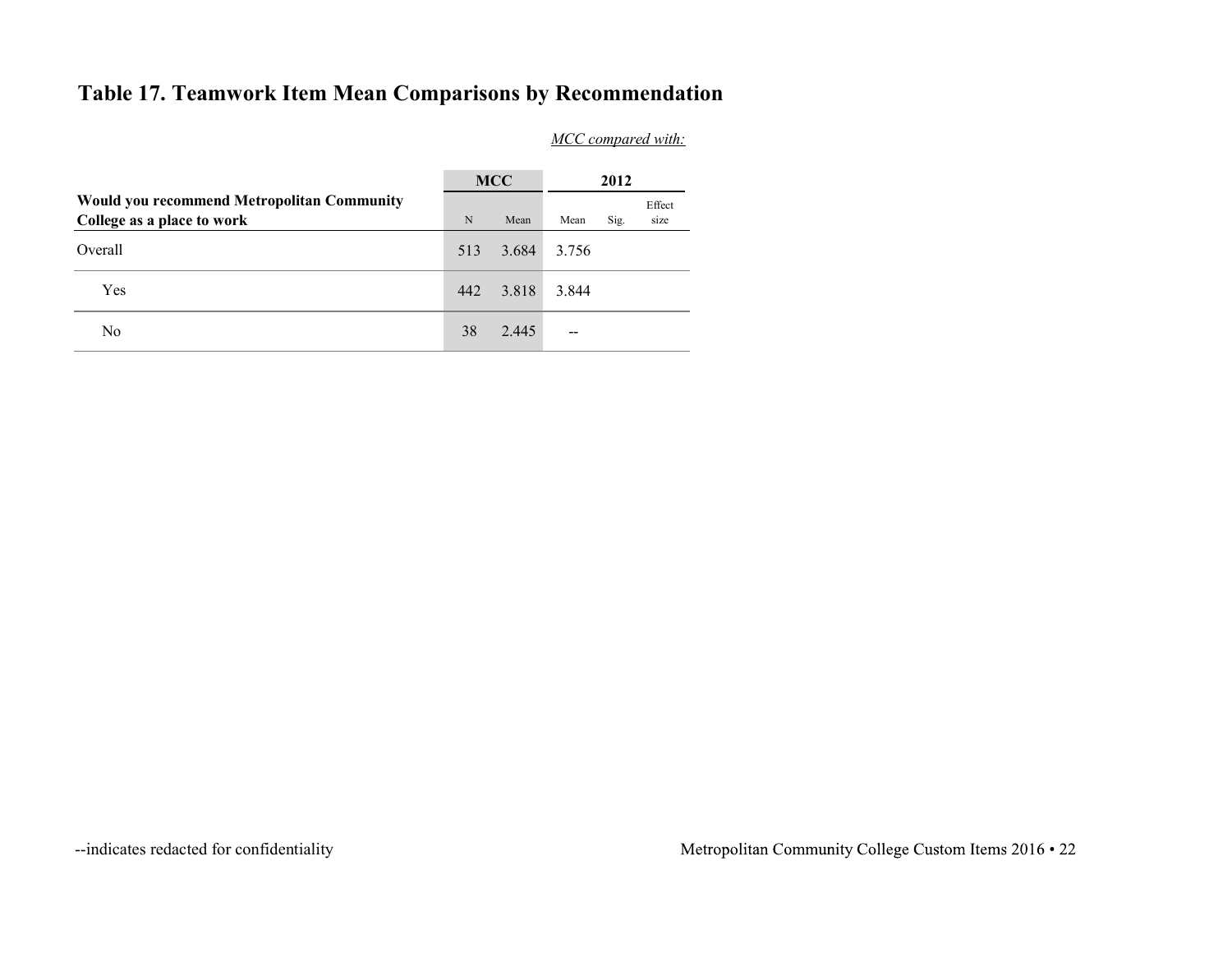### Table 18. Overall Item Mean Comparisons by Recommendation

| Table 18. Overall Item Mean Comparisons by Recommendation                |        |                       |        |        |                    |
|--------------------------------------------------------------------------|--------|-----------------------|--------|--------|--------------------|
|                                                                          |        |                       |        |        | MCC compared with: |
|                                                                          |        |                       |        |        |                    |
|                                                                          |        | <b>MCC</b>            |        | 2012   |                    |
| Would you recommend Metropolitan Community<br>College as a place to work | $\,$ N | $\operatorname{Mean}$ | Mean   | Sig.   | Effect<br>size     |
| Overall                                                                  | 514    | 3.713                 | 3.819  | $\ast$ | $-.148$            |
| Yes                                                                      | 442    | 3.833                 | 3.891  |        |                    |
| No                                                                       | $38\,$ | 2.582                 | $\sim$ |        |                    |
|                                                                          |        |                       |        |        |                    |
|                                                                          |        |                       |        |        |                    |